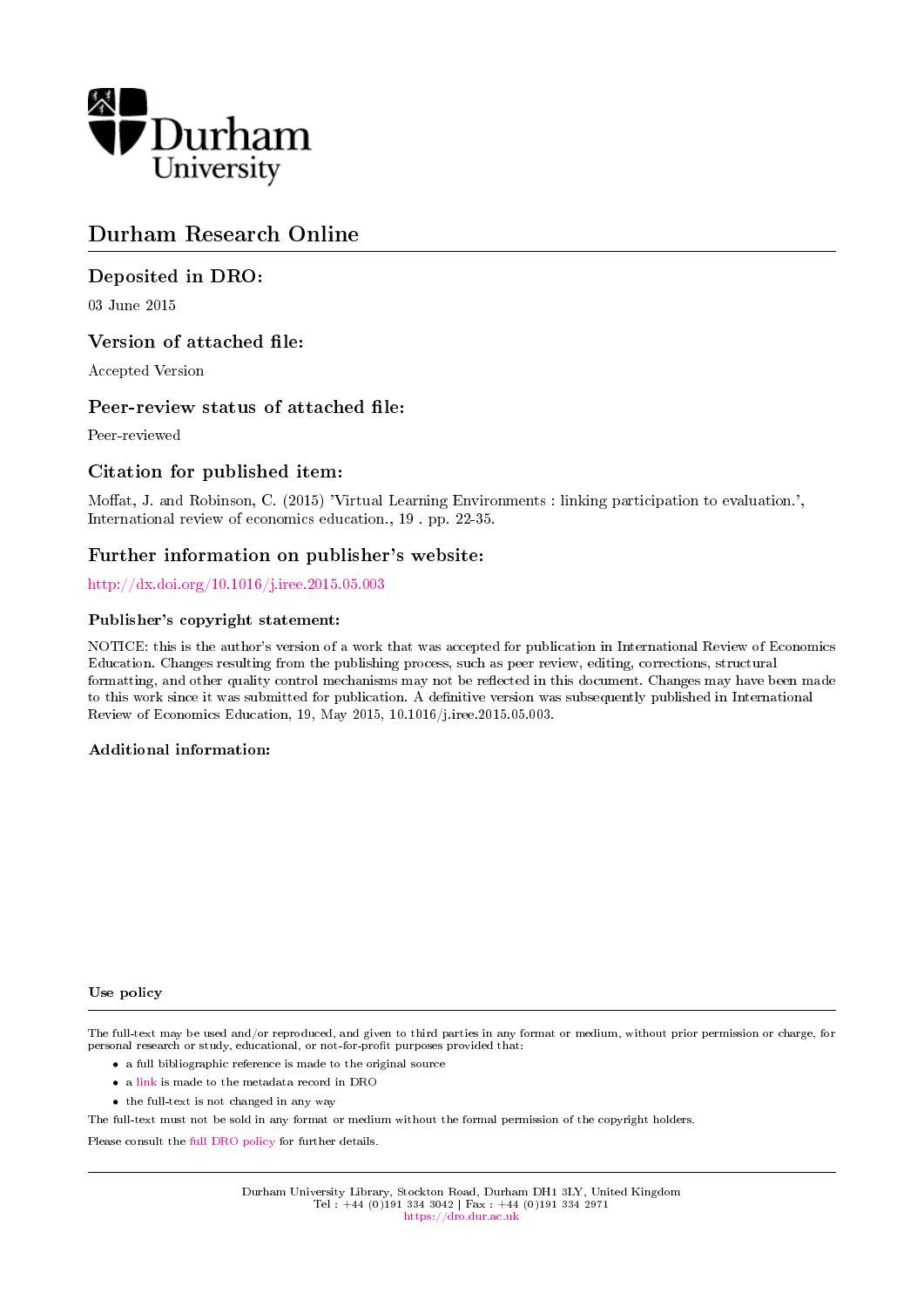# **Virtual Learning Environments: Linking participation to evaluation**

#### **ABSTRACT**

This paper considers the role of online multiple choice revision quizzes within the Virtual Learning Environment as a means of improving learning outcomes. A quiz was offered to 1st year undergraduates. Results were analysed to consider whether student participation improved performance. The analysis reveals little or no direct association between exam performance and participation, both at the mean and throughout the performance distribution, suggesting that the benefits from participation in on-line revision aids are not large. The use of such material needs to be made available judiciously since it may encourage displacement activity and provide little material benefit to the student.

KEYWORDS: Virtual Learning Environment; revision preparation; student engagement

### **JEL CLASSIFICATION:** A22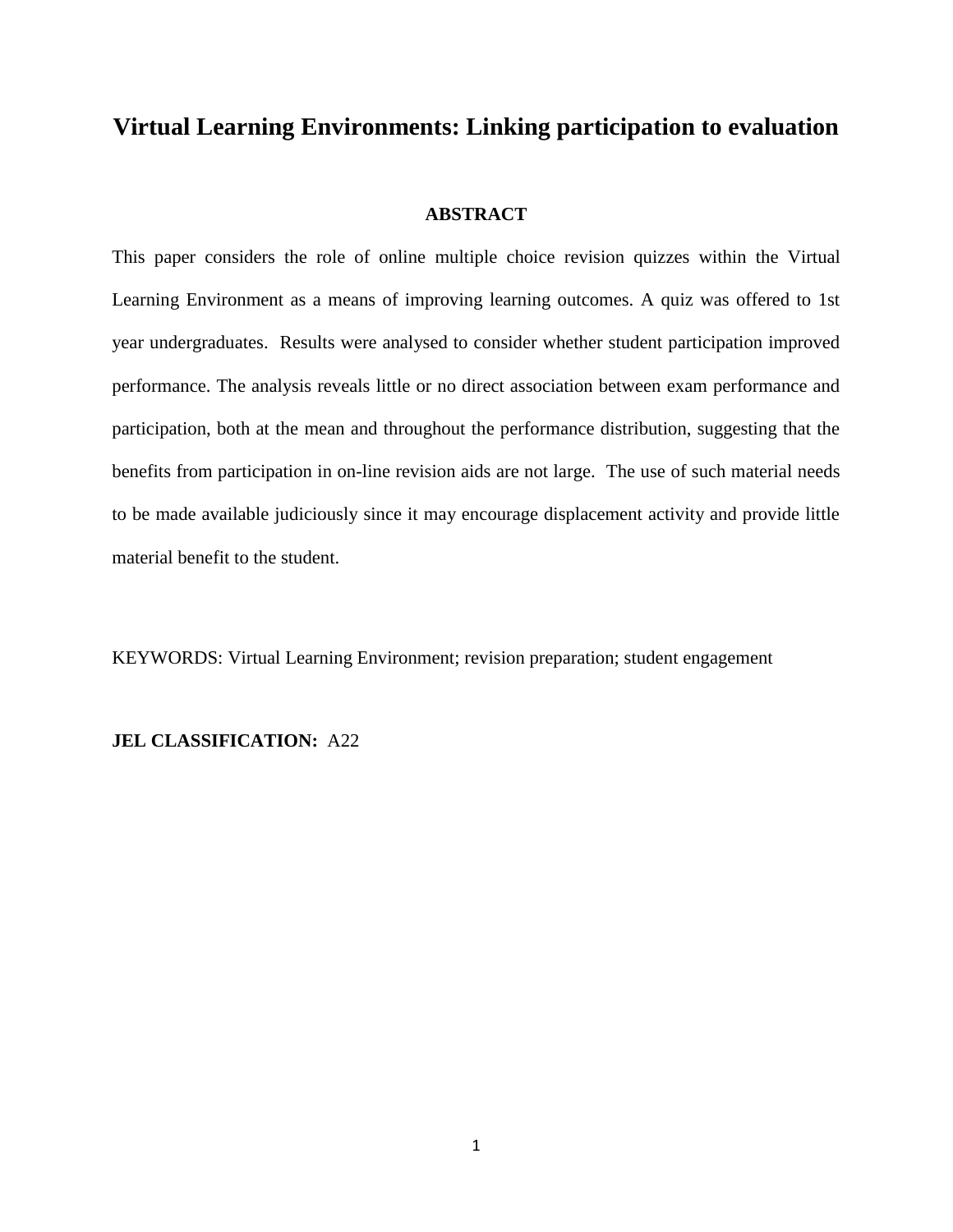#### **1. INTRODUCTION**

Engaging with students on large undergraduate modules is a perennial problem. The lecture format, for all its strengths, can be perceived to be an impersonal and anonymous environment which does not encourage active participation in the teaching and learning process (Trowler 2010). However, it remains a convenient way of imparting information and explaining key concepts within the higher education sector and is unlikely to be replaced as the main form of contact between lecturer and student any time soon  $(Biggs 2006)^{1}$ . The purpose of this paper is to explore additional ways to engage with students to complement large lectures.

Improving student engagement is essential if we are to encourage a more active learning approach within the undergraduate community. In order to evaluate the usefulness of both multiple choice quizzes as a revision aid and the effectiveness of VLEs (Virtual Learning Environments) as a means of engagement, this paper provides an evaluation of the impact of an online revision quiz on the final exam marks of a large, first year undergraduate module. The course was generalist in nature, split between two lecturers (the two authors) and covered two broad economic policy topics.

As a large first year core module with two hourly lectures per week, it was difficult to engage with the students on a small group basis. This was particularly frustrating given that the nature of the material delivered lent itself to in-class discussions. Moreover, because of regular changes to the material covered, past papers were of limited use for revision. The aim of the multiple choice quiz was therefore to improve student performance through:

- 1. Engaging with the students outside the lecture environment
- 2. Assisting with their revision

2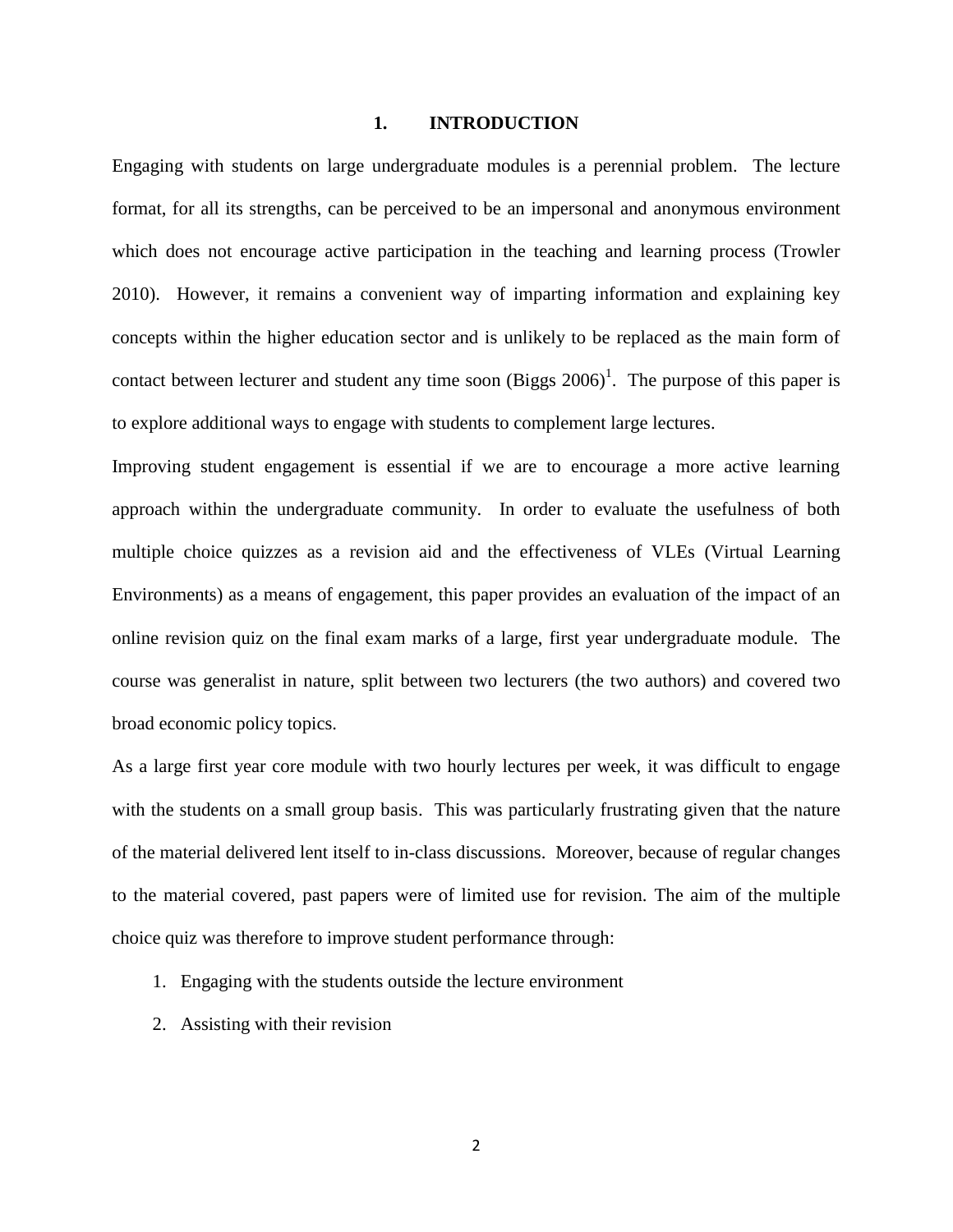By collecting information on quiz uptake and marrying this up with information on subsequent exam performance, the pedagogic question this research is able to consider is whether engagement in multiple choice quizzes delivered via the VLE improves student performance. Existing evidence on the impact of additional online resources in economics is relatively thin on the ground despite their proliferation as add-ons to core text books. This paper goes some way in addressing the evidence gap. The paper is organized as follows: the following section discusses the recent literature in relation to student engagement and interactive learning environments. Section 3 outlines the data and section 4 discusses the nature of the intervention, the estimation strategy and ways of controlling for student heterogeneity for evaluation purposes. Section 5 presents the results and in section 6 we conclude and discuss the limitations and possible extensions for this research.

# **2. STUDENT ENGAGEMENT AND REVISION AIDS IN VIRTUAL LEARNING ENVIRONMENTS**

There are two elements of pedagogic concern in this paper: firstly, the value of multiple-choice testing as a means of formative assessment and secondly, the impact of engagement (defined in terms of attendance at lectures and use of VLEs) on performance.

#### *The value of multiple-choice testing for formative assessment*

Dunn and Mulvenon (2009) offer a broad review of the available evidence on "formative assessments". They are unhappy with the vagueness of the term and are critical of the lack of empirical evidence. In a study by Sly (1999), the use of practice tests as a means of exam preparation was assessed. Her findings indicate that the weaker students who undertook the tests outperformed higher ranked students. However, her study does not appear to control for any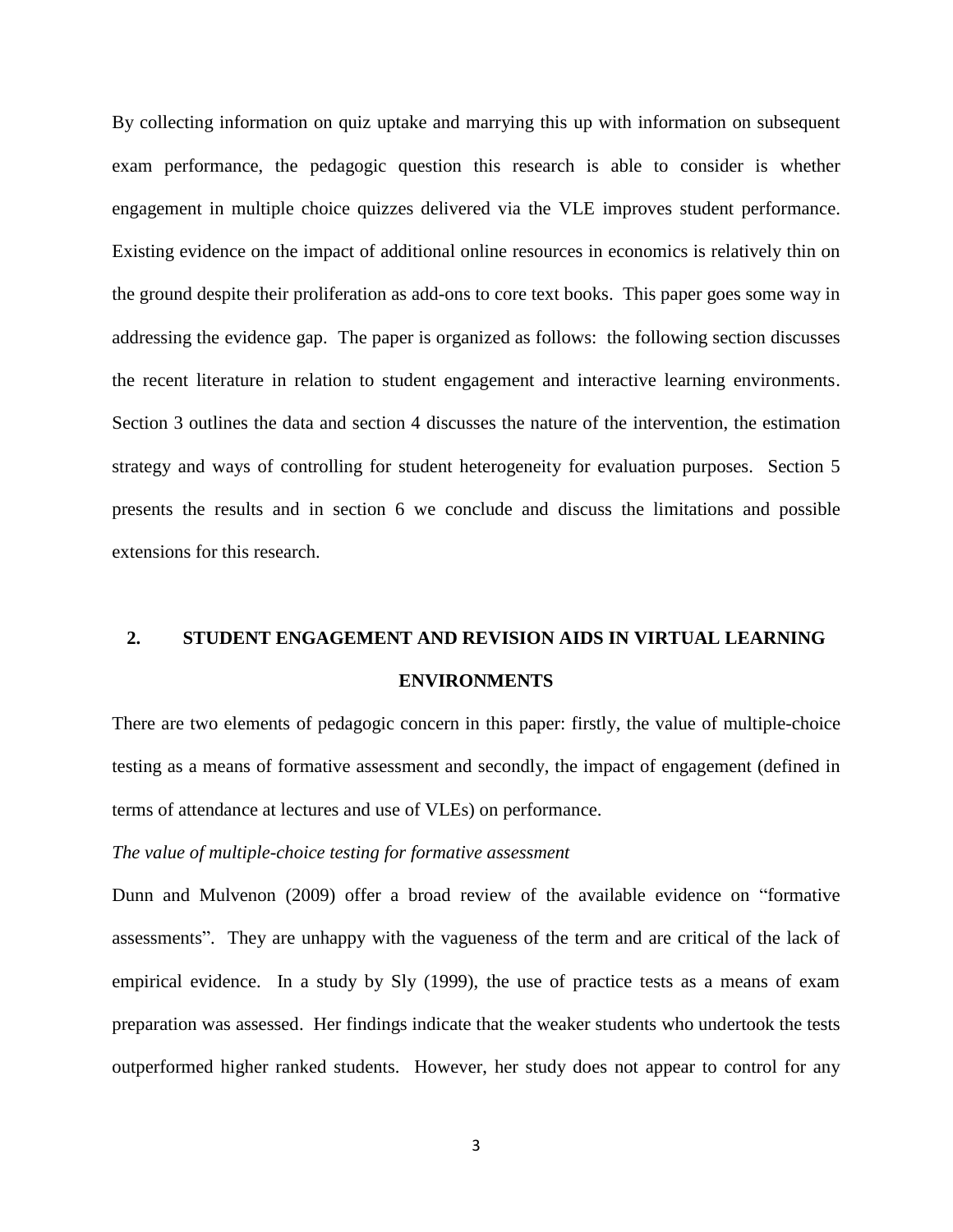other student characteristics beyond whether they undertook the test. Clearly there are likely to be factors that determine both whether students engage in the test and performance in tests and this study is able to control for a range of these factors.

Multiple choice questions within the context of lectures have been seen to be useful in reviewing material covered in class (Salemi 2009) but concerns exist about their usefulness as a source of assessment at a time when they have become more abundant as teaching staff look for efficient ways to manage their workloads. Whilst they are viewed as a less subjective form of assessment (Becker and Johnston 1999), they have been criticised for having a number of pedagogic shortcomings (Douglas et al 2012). Most notably they are often accused of only dealing with surface rather than deep learning (Gibbs 1992). Within the context of Bloom's taxonomy, multiple-choice tests would therefore relate to the wider, lower part of the learning pyramid only – knowledge and comprehension. Indeed, Biggs (2006) cites Gardner (1993) as having declared them to be the 'enemy of understanding' (Biggs 2006, 181), because of the false perception of the level of understanding that may be conveyed to students who performed well in them.

#### *The impact of engagement on performance*

Our study also relates to the effects of engagement, either by attending lectures or using VLEs, on performance. Colby (2005) identifies 'trigger points' in absenteeism at which action should be taken. If students do not attend 70% of contact hours, they have a 2 in 3 chance of failing and a 4 in 5 chance of not getting a first/2:1. If they do not attend 80% of contact hours, they have an even chance of failing and a 2 in 3 chance of not getting a first/2:1. If students miss only one or two sessions during the first two weeks, this is cause for concern and should be acted upon to prevent deterioration in performance (Muir 2009, p53).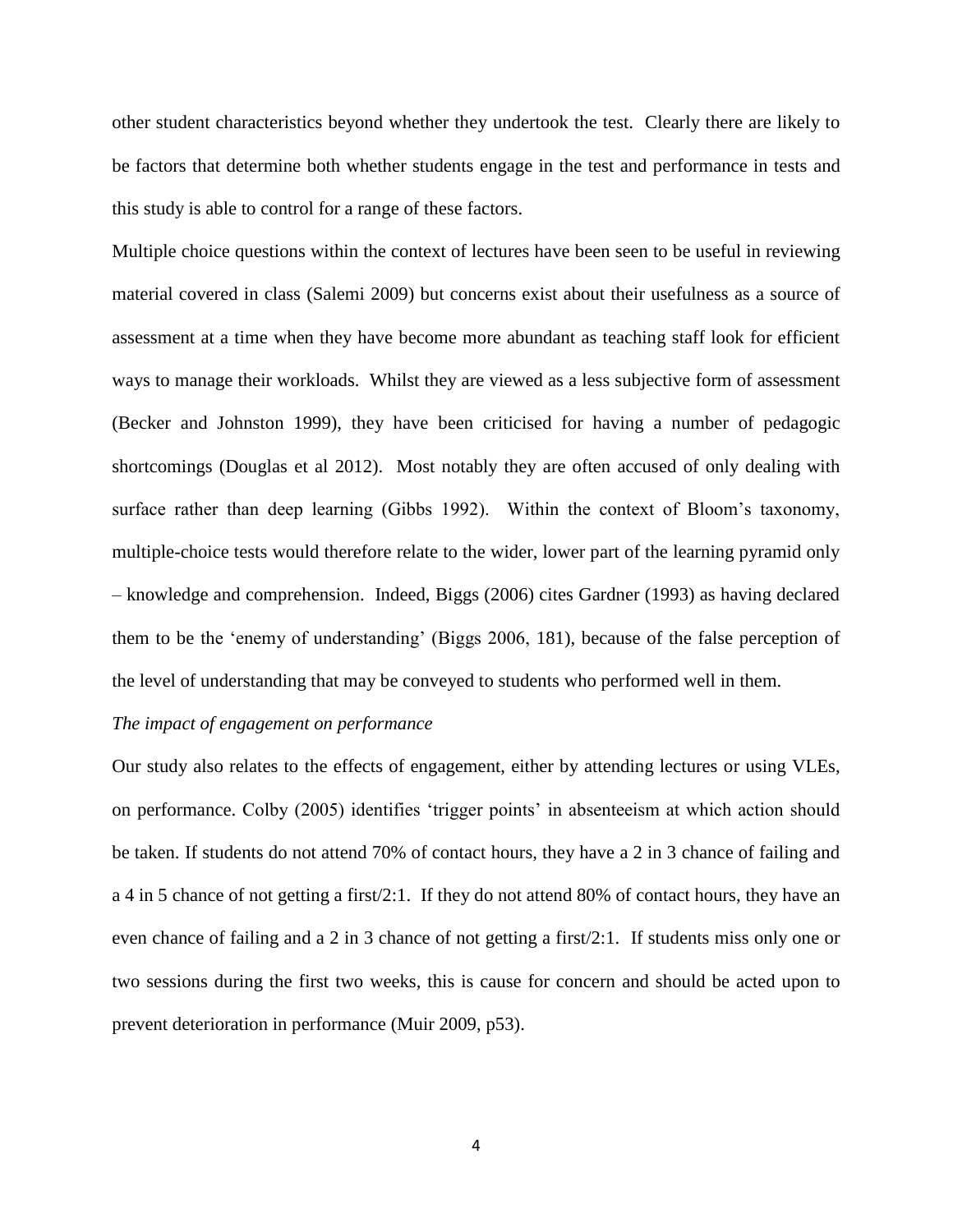Within the economics discipline specifically, Romer (1993) looked at courses and found an average absentee rate of around 35% - the rate was markedly higher for large lecture groups (Romer, 1993; Table 1 p.169). Attempting to disentangle motivation from attendance, Romer (1993) includes only those students who were able to complete all tests and also controlled for the students' ability using their grade point average. He finds that in his most restrictive model, students that have a perfect attendance record are likely to achieve a B+, whilst those that attend only a quarter of the lectures are likely to achieve a C. He suggests that there might be a case for making some classes mandatory and proposed an experimental framework which Marburger (2006) went some way towards implementing. Marberger (2006) finds there is a statistically significant difference in the performance of students that had compulsory attendance classes compared to students who did not although the differences are not substantial. In an earlier paper, Marburger (2001) also found evidence to support the inverse relationship between attendance and performance.

In a study that has similarities with this analysis, Hoskins and van Hooff (2005) look at a range of online learning tools to consider the roles that motivation and ability play in influencing performance. They study a sample of 110 psychology undergraduates on a second year module and look at a suite of online activities, including WebCT (a VLE) site visits, participation in selfassessment (akin to ours) and engagement in an online forum.

Hoskins and van Hooff (2005) highlight a number of advantages to online interaction with students. From a lecturer's perspective, there is rapid feedback, it enables a more flexible pace of delivery and it is possible to reach and motivate a wide range of individuals, which is especially important in the climate of continual growth towards mass higher education. From a student's perspective, the online facilities offer greater anonymity and opportunities to practice a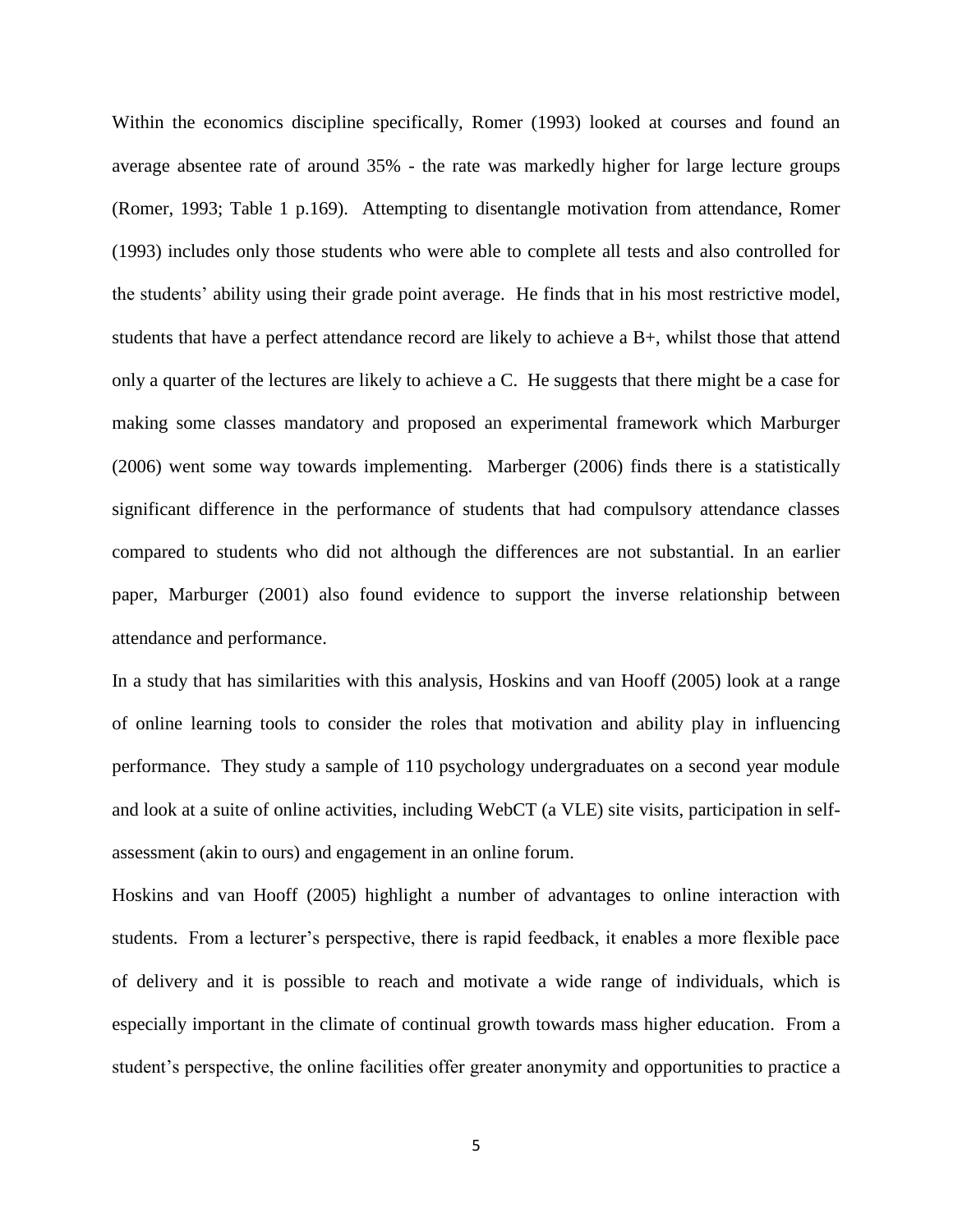range of generic skills, such as team working, time management, etc. In addition, greater online engagement enables students to develop their computer skills, something of a 'critical filter' (they argue), as students move into employment.

Their empirical analysis shows that age has a positive influence on web use (generally) and dialogue (mostly with reading rather than posting). However, when looking at online assessment, they find that no variables are significant. Turning to consider performance (such as exam outcome), they find that only the online forum (Bulletin board) has any significant effect on outcome – and this varied depending on whether the participation was active (posting) or passive (reading only).

Twigg (2003) refers to the finding of earlier papers that VLEs have failed to yield better student performance outcomes as the 'no significant difference' phenomenon and points to the need for university courses to be redesigned in order to see benefits. The process may therefore be regarded as a form of technology adoption following the s-curve model of technology adoption first put forward by Rogers (2010), according to which, in the early stages of its life-cycle, innovations are relatively slow to provide benefits.

#### **3. DATA DESCRIPTION**

The module analysed in our paper was a first year generalist course entitled 'The British Economy'. It focussed on applied economics and was delivered to 142 students in 2012 and 130 in 2013. This was a compulsory course and students required a grade of 40% to pass the module.<sup>2</sup> Students were required to sit a final examination that accounted for 45% of the overall module mark. Previous assessments comprised a first semester examination (also 45%) and an essay, submitted in the first teaching block  $(10\%)$ .<sup>3</sup> By the time of their final examination,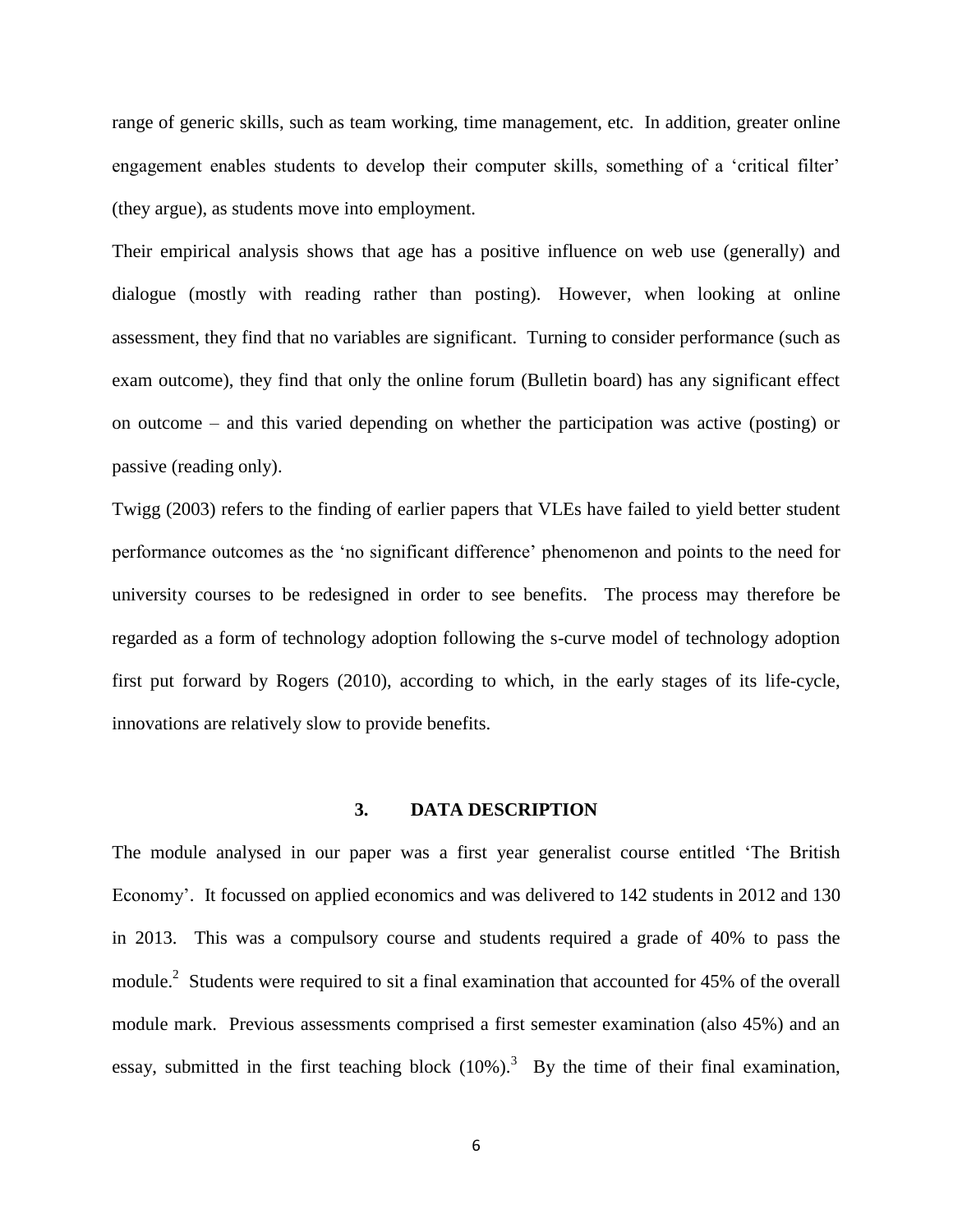students had received feedback and their marks for the first semester material. This formative assessment should contribute to a higher overall attainment in the final piece of assessment and therefore, we would expect to see a positive and significant association with these elements.

The multiple-choice quiz was introduced as a revision aid, accessible to all students through the VLE. The quiz was launched in the final week of lectures and a little over a month before the examination. The students were alerted to its existence in the revision lecture at the end of the course and also by a notice on the VLE. The multiple-choice quiz comprised of 2 sections, with 10 questions on each part of the course, each of which had four possible answers. Students were able to take the test repeatedly, with no record of their answers being stored. Once each question was answered, feedback was provided. In the second year of the scheme, the feedback was extended to include more signposts as to where students could find more information. It was stressed in lectures and in accompanying guidelines that this was in no way complete preparation for the examination, but would give some guidance in relation to key concepts and issues that would be covered in the examination. The multiple choice approach offers a relatively simple way of ensuring that the breadth of material covered throughout the course was included in the revision material to prevent too much question-spotting. The VLE enabled statistics tracking to identify those who accessed the quiz, and when, over the revision period which could then be matched with data on the individual characteristics of the students and crucially their final exam mark.

Table 1 provides an overview of 2012, the first year of data, and table 2 contains similar data for 2013, the second year of analysis. Note there is a slight difference in the variables available. First semester marks and feedback highlighted students' lack of exam essay writing skills in general (although by no means in all cases), with the average marks being 63 per cent on the

7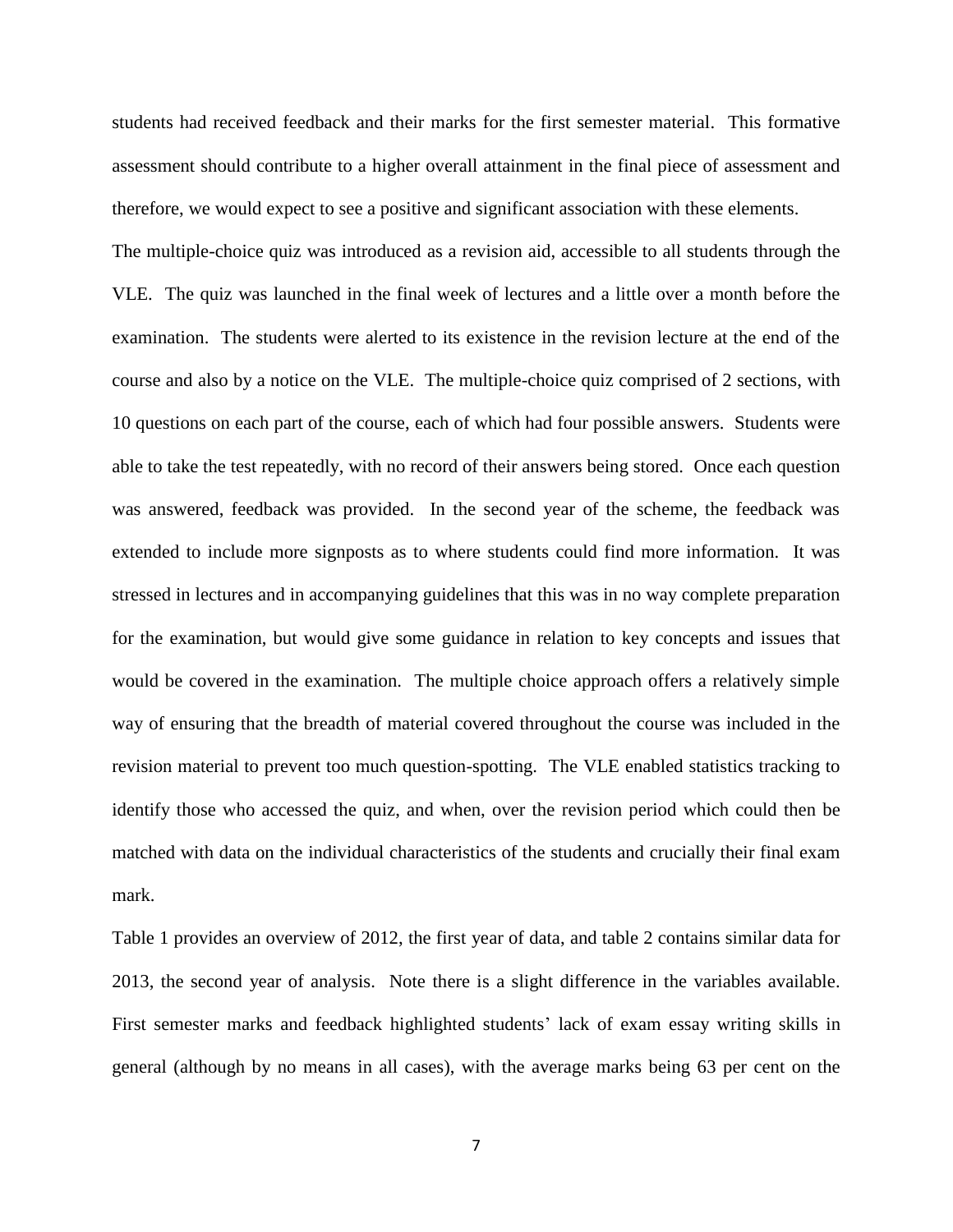coursework and 53 per cent for the first semester examination. We were therefore mindful of a need to encourage students to think about how to present the material and to consider how concepts and empirical evidence might be linked to their responses in exam conditions.

#### *[Table 1 about here]*

Overall, there are 138 observations for the 2012 cohort. On average, the students are a little over 19 years old; the relatively low standard deviation shows that the spread of age in the cohort is narrow, as one would typically expect in an undergraduate programme. Only 10 per cent of the population are resitting the module. 20 per cent of the population are female, so a large male bias is evident. Those undertaking the BSc stream as opposed to the BA stream account for 65 per cent of the population. It is surprising perhaps that the marks between the first semester and the second semester exam are relatively consistent. Worryingly, lecture attendance as a share of all possible lectures, lies at only 35% on average (with around 10% of students not registered as attending any lectures). This shows a significant problem with student engagement, which in part prompted the intervention analysed here.

Table 2 reveals there are a number of similarities between the two years, with shares of those repeating the level around 10 per cent and students with a disability accounting for 8 per cent of the population in 2013, which is broadly comparable with the corresponding figures for 2012. However, the number of overseas students on the course increased significantly and there is a reduction in the number of females on the programme. A slightly lower proportion of students are enrolled on the BSc in 2013, as opposed to the BA degree scheme compared to the previous year. Note that the share of those participating in the quiz falls in the second year, to only 62%, 10 percentage points lower than the first year of its introduction. Data on attendance was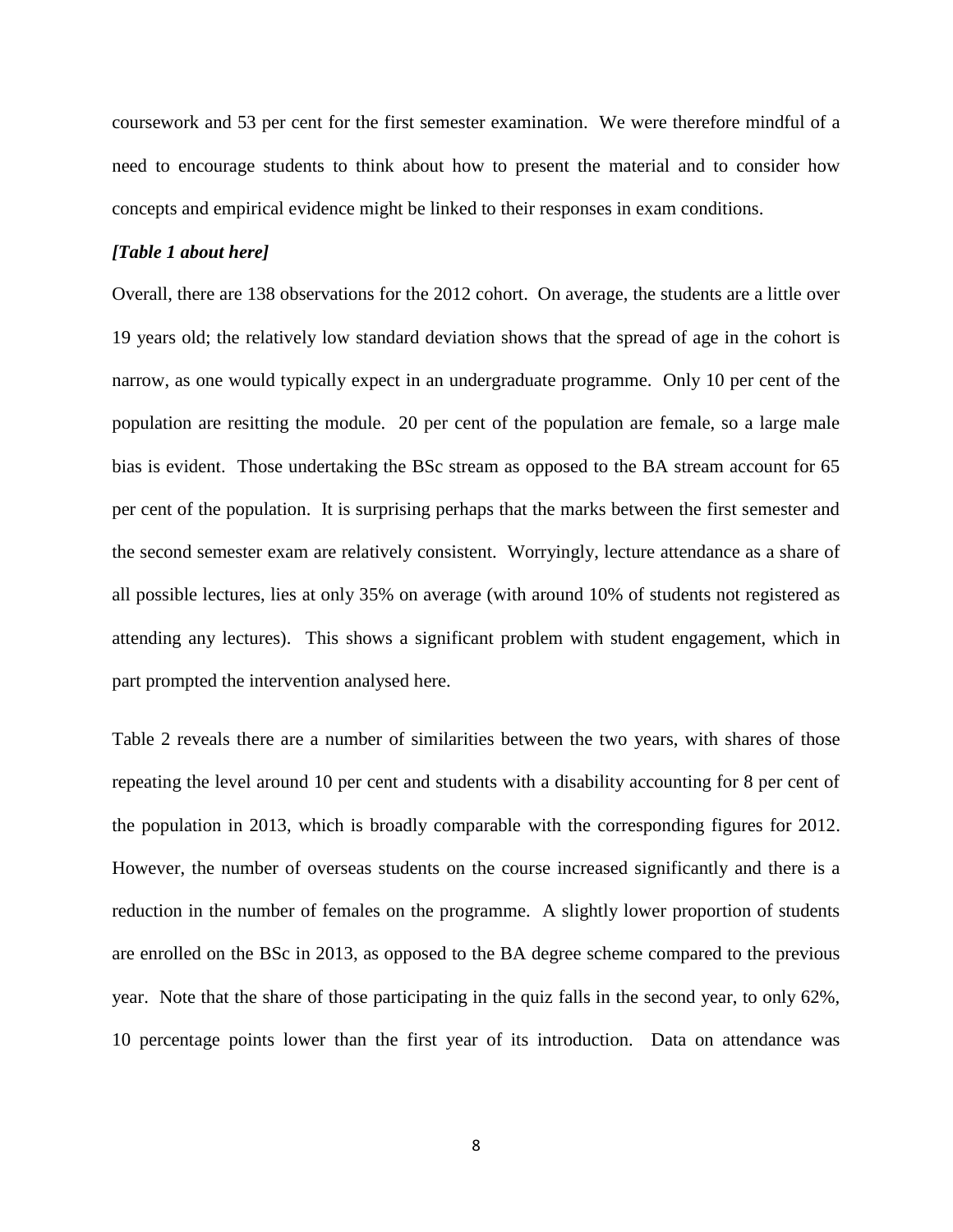unfortunately not available for this year. Overall however, the two years seem to be relatively comparable.

#### *[Table 2 about here]*

Figure 1 provides an overview of the distribution of marks from the final examination for those that participated in the quiz and those that did not (1 and 0 on the chart, respectively). It shows that the spread of achievements is smaller for those that participated and that the density peaks at a higher point in the distribution. Fewer of those that participated in the quiz achieved a mark below 40 and thus there appears to be some compression in the distribution and some grounds for testing statistically whether those that engaged with the quiz experienced higher exam marks.

#### *[Figure 1 about here]*

Partial correlations between the variables in our dataset are presented in tables 3 and 4 for both years of data. The most important result is that variables measuring participation in the quiz are positively correlated with the final exam mark. However, these correlations are not statistically significant but due to the existence of variables likely to impact both participation in the quiz and the exam mark, such a result cannot be regarded as conclusive and a multivariate regression approach is required.

#### *[Table 3 and 4 about here]*

Earlier research into the determinants of performance (Park and Kerr, 1990) looked specifically at grades and therefore adopted a multinomial logit approach to modelling. Here the dependent variable is continuous and therefore we use a standard OLS approach. In their early study, Park and Kerr (1990) focus analysis on a cohort of Money & Banking students over the period 1984- 87, controlling for ability using the grade point average and for past performance using the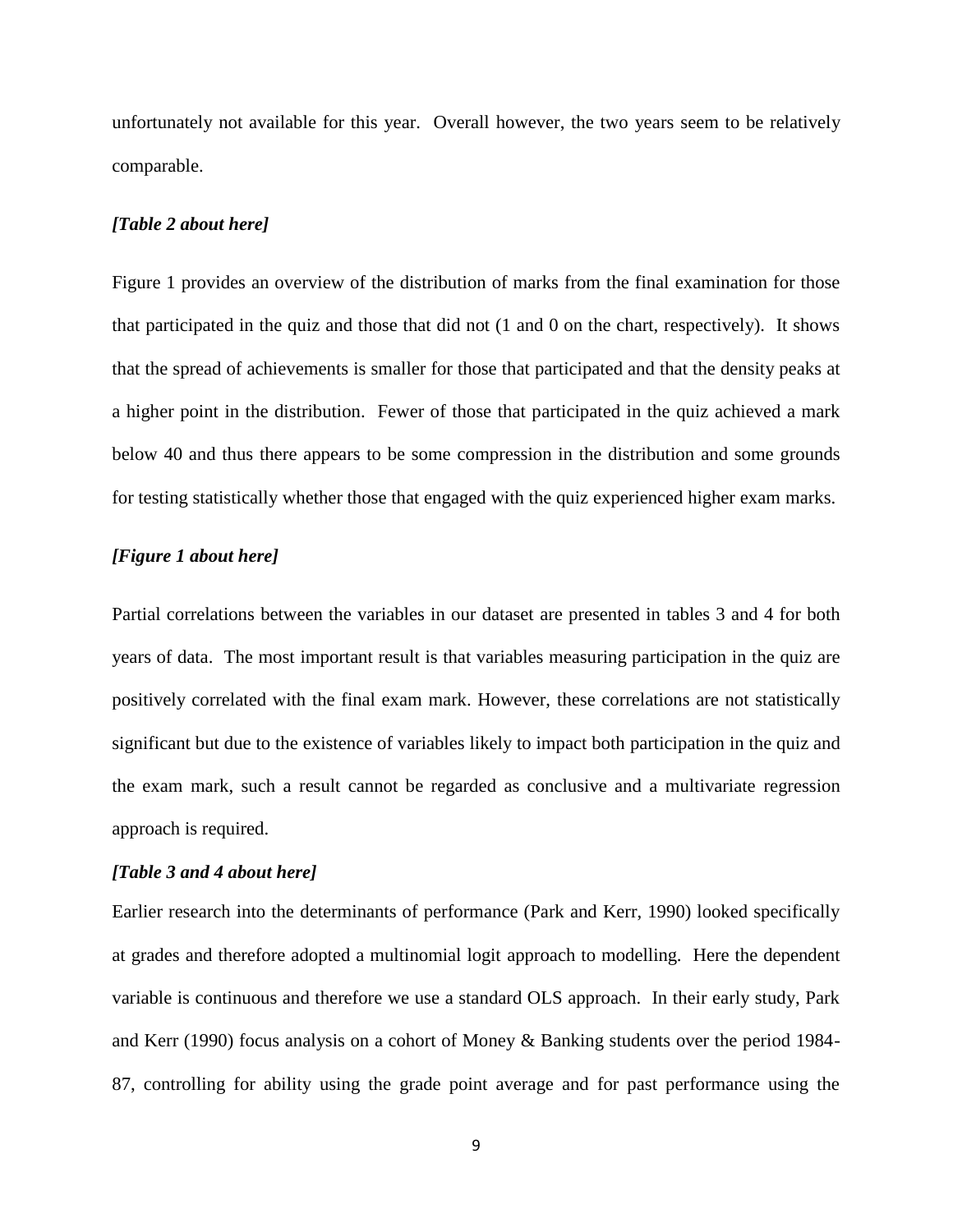students' position on the American College Test (ACT), as well as student absence. They control for individual characteristics but report that these are largely insignificant in determining grades. Interestingly, they find that whilst relevant, attendance is a less important determinant of final grade than cumulative grade point average and ACT entry level, indicating that ability has a large impact on performance. The data available here allow for the inclusion of attendance for one year (2012). The results from the analysis of 2012 data are presented in the first section of the results below.

Analysis based on one year of data is somewhat limiting and a pooled cross section over a number of years is to be preferred wherever possible. What limits this approach are any changes that take place from one year to another, although the specification can be adjusted to take into account specific 'year' effects, be they improved cohorts or changes to the treatment (i.e. the revision quiz). In the case of this study, an additional year of data was available. For the second year of the quiz, slight changes were made to delivery and the level of detail in the feedback was substantially expanded upon (although the questions remained the same). The aim of this refinement was to improve the information students received from each of the questions, to build into the quiz additional reference signposts to additional relevant information, as well as to highlight that this was the starting point for gaining further insight. Another limitation with using the pooled data was that, attendance information was not available for 2013 and therefore could not be used. The model was therefore re-specified, although all other controls remain virtually the same. As with the single year of data, the pooled cross sectional analysis involved a number of alternative specifications which are discussed in the results section below.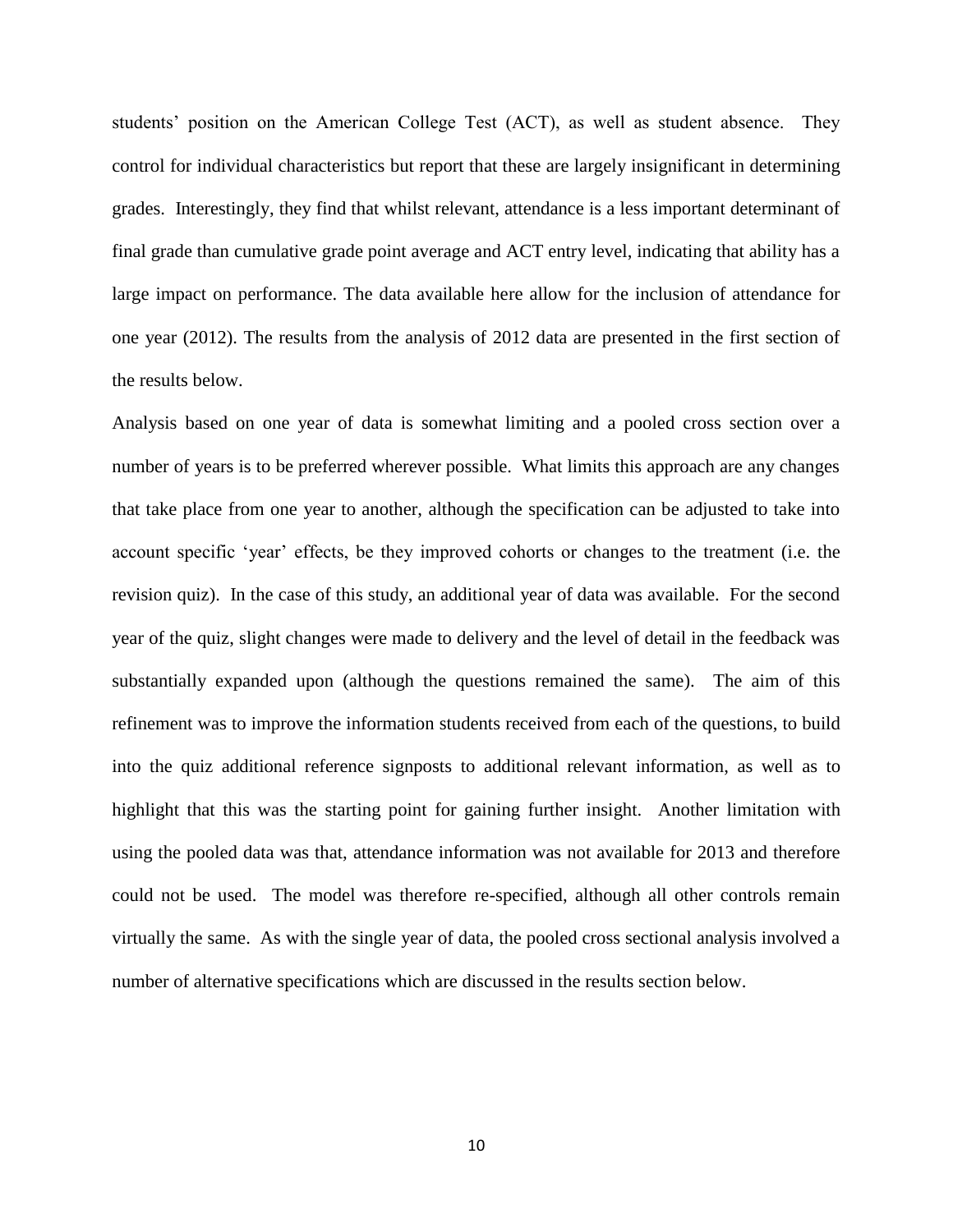#### **4. METHODOLOGY: ASSESSING THE IMPACT**

The challenge of establishing the contribution the quiz could make to overall attainment is hampered by our inability to truly identify the counterfactual, that is, what would the student have scored in the absence of the quiz? What is known is which students accessed the quiz, and their examination results may be compared with those students that did not participate in the quiz, after controlling for the influence of observed characteristics. It is also possible to test to see whether multiple uses make a difference to overall achievement. Whilst more sophisticated methods are available to explore the nature of the selection issue, a first step would be to establish that there is any sort of relationship before testing its robustness. In the initial year of data, those that did not participate in the revision quiz account for around 24 per cent of students. Of those that did participate, around a fifth carried out the quiz on one occasion. Over half the students on the course carried out the quiz more than once. As one would expect, the proportion of students that carry out the quiz dwindles as the frequency increases. A relatively small, but significant proportion (around 3.5%) of students carried out the quiz more than 10 times although the benefits to *multiple* attempts are likely to be questionable<sup>4</sup>.

In the analysis, the dependent variable is the exam result for an individual at the end of the module. This is thought to be a function of ability (proxied by past performance), attendance and participation in the revision quiz. In more extensive specifications, controls were added to account for individual effects. More formally:

# $ex_i = f(ability;$ *attendance*; *quiz*; *characteristics*)

For the first year of analysis, the following model was estimated using standard OLS regression techniques for year 1 of the data (2012):

$$
ex_i = \alpha + \beta_1 Attend_i + \beta_2 Quiz_i + \beta_2 Quiz_i^2 + \beta_4 CW_i + \beta_5 ex_i1 + X_i + e_i \quad (1)
$$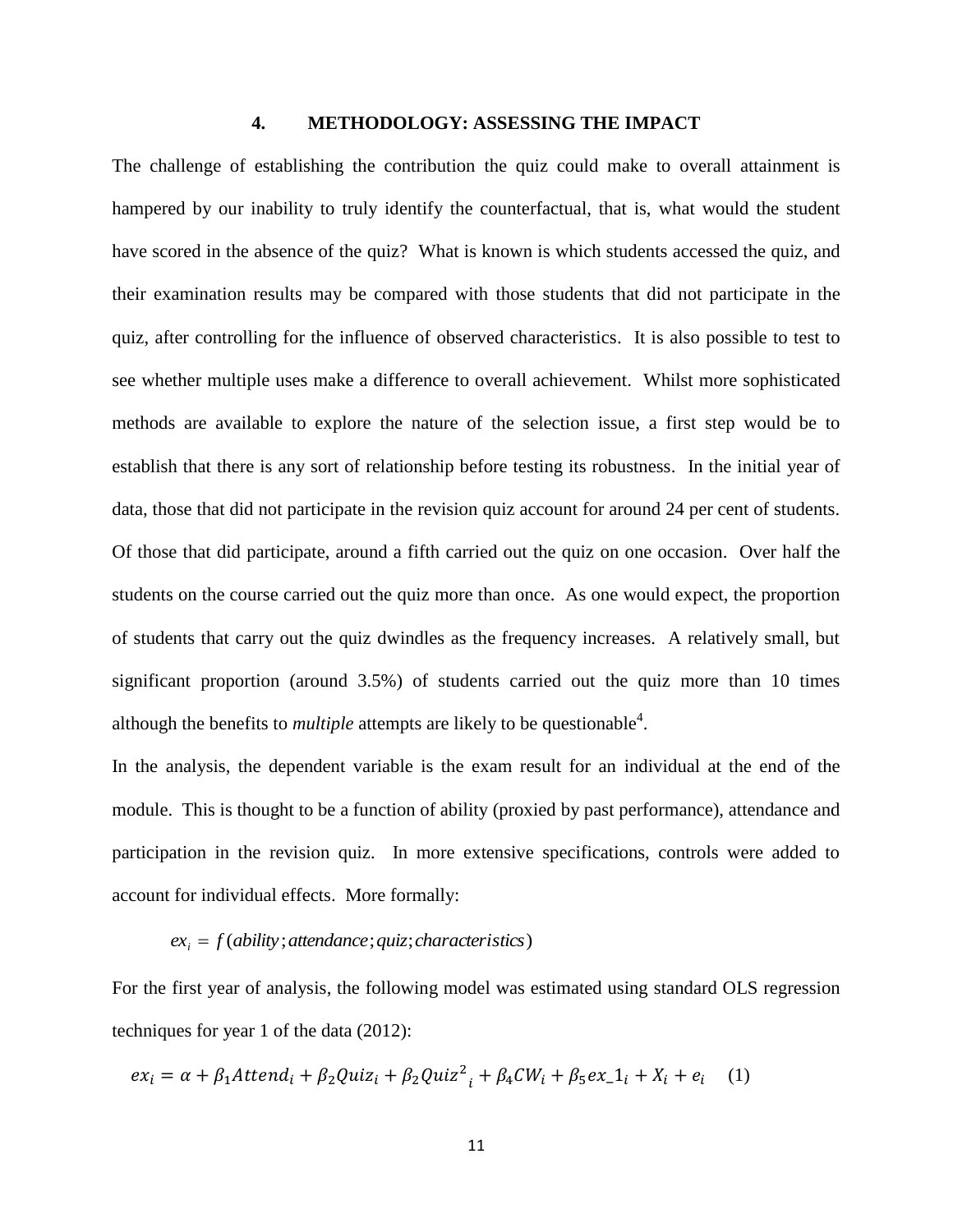The sample size was somewhat lower than the full student population for the module, a result of student withdrawal or incomplete information. Overall, there were 138 observations available for year 1 and 130 for year 2. These data include attendance shares for students (not available for year 2). *Ex\_1* and *ex* are the examination results of the student from the end of semester 1 and semester 2, respectively. The variable of interest in this analysis is the second semester exam mark (*ex*). *Quiz* indicates participation in the quiz. In some specifications this is entered as a dummy variable that takes a value of one if the student accessed the online quiz; in other specifications, it is a continuous variable tallying the number of attempts at the quiz. When this definition is used, a squared term is also included to detect any non-linearity, since we would expect there to be diminishing benefits to successive attempts. *CW* is the coursework mark (%) achieved by the student and *X* is a vector of individual characteristics that includes age, the type of degree the student is studying, gender and whether or not the student is from overseas.

The richness of our control variables provides some confidence that the coefficient on *Quiz<sup>i</sup>* and  $Quiz<sup>2</sup>$  measure the causal impact of the quiz on exam performance. Students that participate in the quiz are likely to have characteristics that would lead to better exam performance than students that did not take the quiz, even if neither group took the quiz. However, our inclusion of the variable measuring the exam results from the end of semester 1 should proxy for these characteristics, which are likely to be time-invariant, since both exams are equally weighted and students therefore have no incentive to prioritise one over the other.

Finally, following Ng et al (2010) and Siriopoulos and Pomonis (2009), we consider the effect of the quiz at different parts of the performance distribution using quantile regression. While OLS will provide an estimate of the effect of the quiz on the average student, quantile regression will allow us to observe whether the quiz had larger effects for particular groups of students.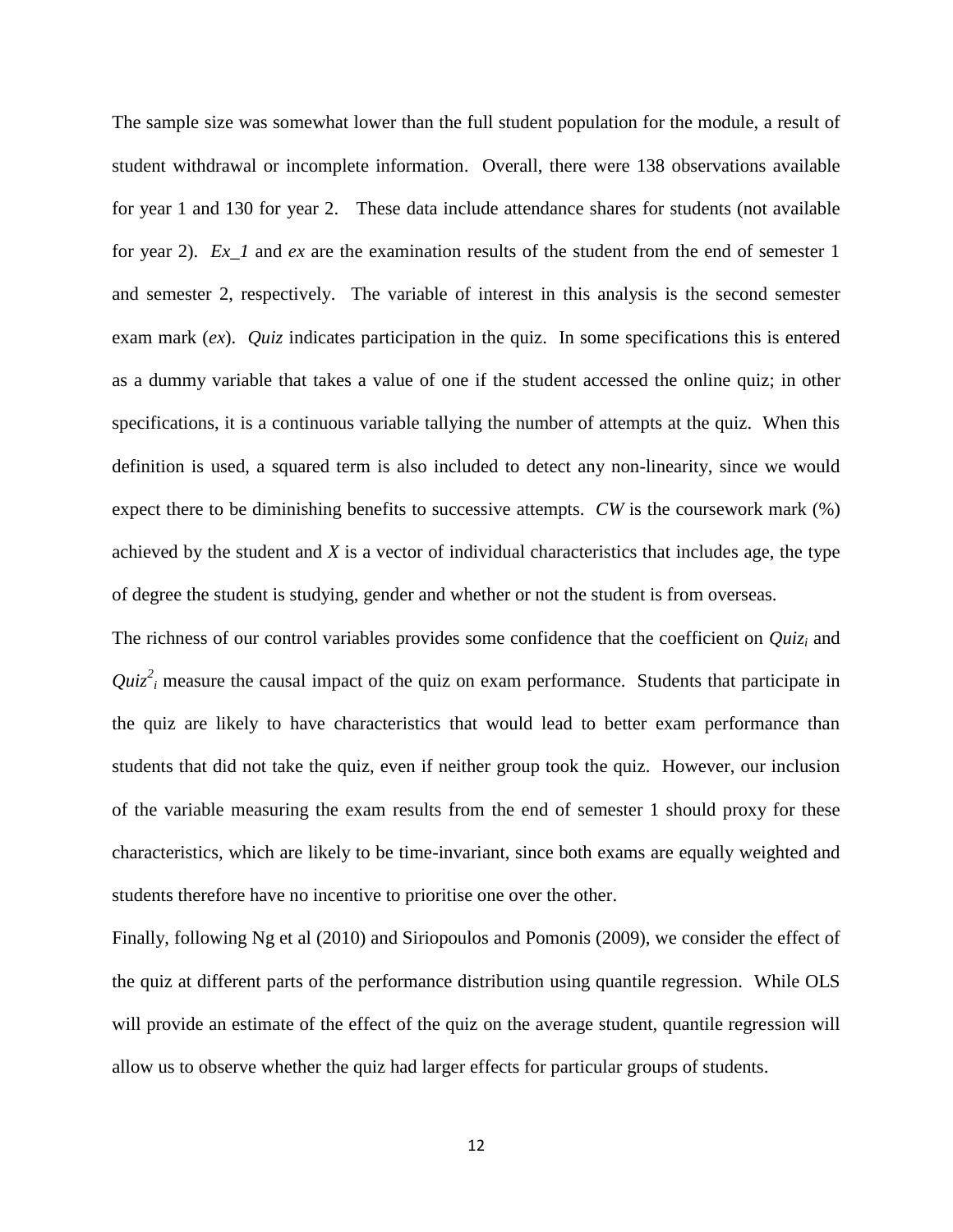#### **5. RESULTS**

The results presented in tables 5 and 6 extend the simple bivariate analysis between exam outcomes and quiz attempts and develop the model subsequently by introducing more controls from the specifications left to right.

#### *[Table 5 about here]*

In table 5, column (1) a simple regression is presented whereby exam outcome is assumed to be solely influenced by the number of quiz attempts. Unsurprisingly, this is not significantly different from zero and is also negative, in line with the explanation that all other things being equal, repeating the quiz will result in diminishing returns. Overall the regression performs badly (an R-squared of less than 1%). In column (2) a squared term is included to take account for any non-linearity that is likely to exist. We see that this too is not significantly different from zero. These findings indicate that the number of times the quiz is carried out appears to be of no significance to exam outcome. Column (3) looks at whether undertaking the quiz at all, as measured by a dummy variable that takes the value of 1 if the student looked at the quiz, matters. This too does not appear to be relevant to the exam outcome.

Specification (4) includes a variable to account for lecture attendance. That is, examination performance is a function of quiz participation and attendance of lectures. This column indicates that attendance has a strong and positive influence on exam results, but we find that quiz participation still has no statistically significant impact. Note the slight increase in  $\mathbb{R}^2$ . Column (5) includes a range of controls for individual characteristics, such as age, gender and whether the student is from overseas, many of which are statistically significant, but the quiz attempt dummy remains statistically not significant. Estimation (6) reverts to the quiz attempts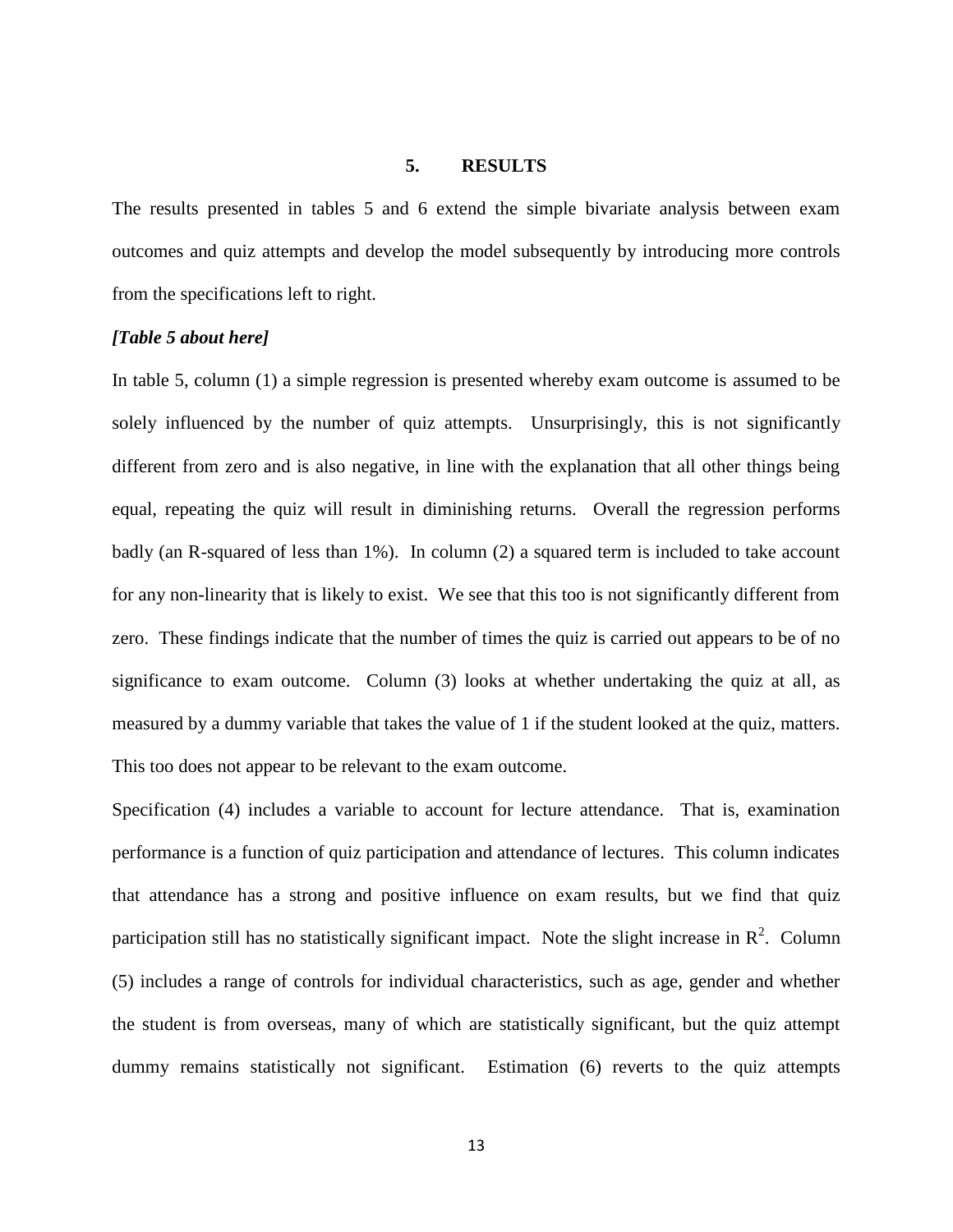specification, including the squared term: neither terms are significant but note the improvement in the explanatory power of the specification when controls for individual characteristics are included. Column (7) estimates the relationship in logs. Whilst the size of the coefficients changes in magnitude, which is unsurprising given the manipulation of the data, the overall direction and significance levels of the variables do not alter.

As discussed above, in the following year, a number of small changes were made to the quiz, principally to the fulsomeness of the feedback. The use of the second year provides another year of data to analyse, but restricts the variables which can be used. Therefore, to include both years, the general form of the specification estimated was.

$$
ex_i = \alpha + \beta_1 Quiz \_12_i + \beta_2 Quiz \_13_i + \beta_3 Quiz^2_i + \beta_4 CW_i + X_i + t_i + e_i
$$
 (2)

Results are presented in table 6 which broadly follows the same structure as table 5. Initially, column 1 assumes that exam results are a function of the number of quiz attempts only. The coefficient again is found to be insignificant but negative. This is further supported by the change in sign observed in this variable in specification (2) when a squared term is added, although both terms are still not significantly different from zero. Specification (3) uses a dummy variable measuring participation in the quiz and a dummy variable measuring participation in the quiz in 2013. While the former is positive, the latter is negative although in absolute terms not as large. However, neither variable is a statistically significant determinant of exam performance. This is also the case in column (4) where control variables for individual characteristics are included. In column (6), in which continuous variables are logged, both variables are positive but neither is statistically significant. Column (5) uses the number of attempts and the square of this variable instead of dummy variables to measure quiz participation but, again, neither variable is statistically significant.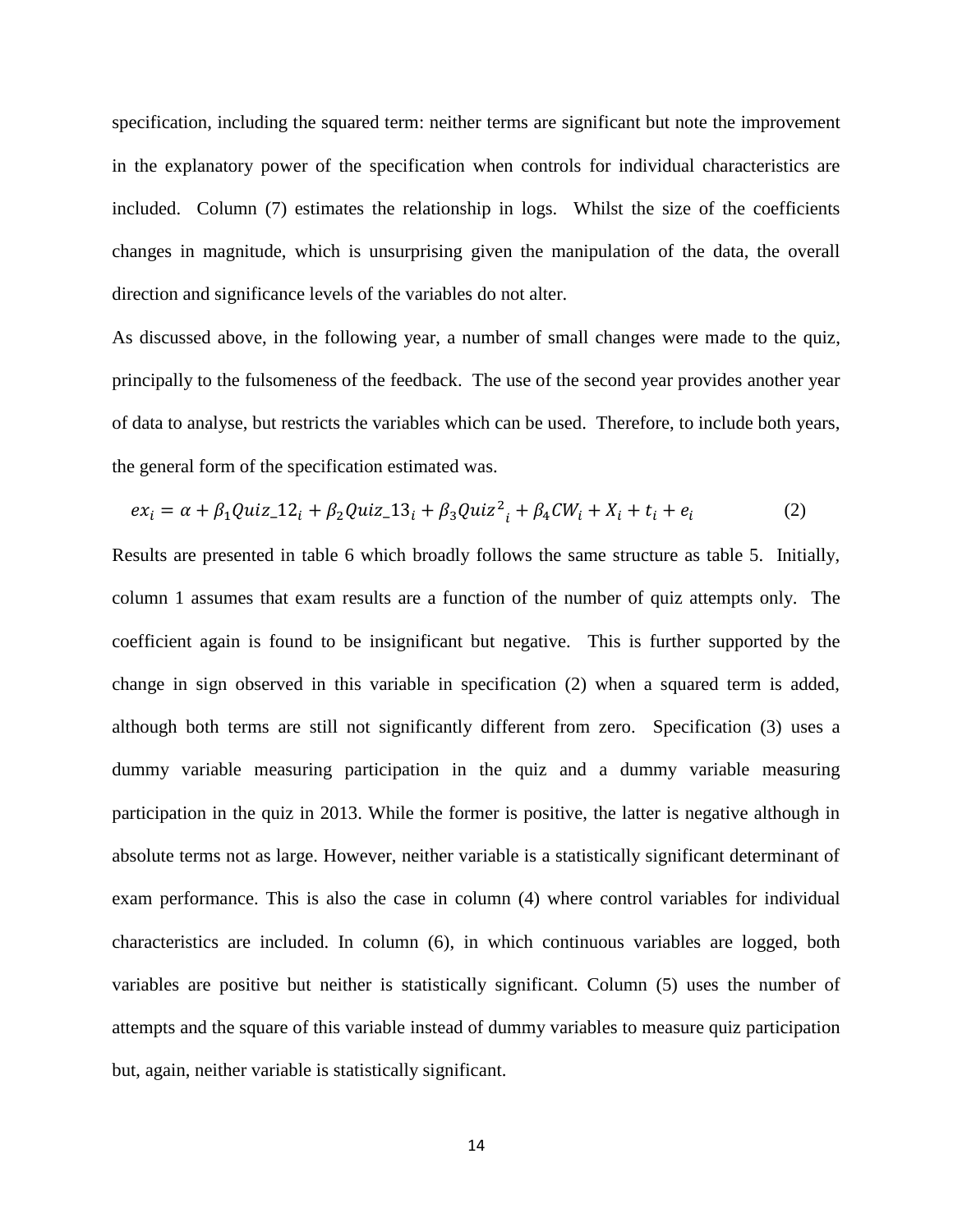#### *[Table 6 about here]*

Overall, the findings of insignificance are at first glance disappointing; they tell us that regardless of specification or whether controls for individual characteristics are included, participation in the quiz in either year had no significant impact on exam outcome. Variables that were significant throughout were coursework mark, initial exam mark (measures of aptitude) and whether the student was undertaking a BSc degree as opposed to the BA. In terms of personal characteristics, gender was not significant but age was, suggesting that older students are more likely to achieve higher examination outcomes. All other factors were not consistently significant although, before controls were added, attendance was significant. This indicates that it was proxying for aptitude or other characteristics, rather than mattering *per se*. If we consider the correlations in table 3, note that it is highly positively correlated with exam and coursework outcomes.

Extending the analysis further, our preferred model (equation 4 from table 6) was estimated using quantile regression applied to the pooled data. The results of the coefficient-spread are presented in figure 2 (full results are presented in the appendix). This reveals considerable variation in the effect of all variables, with the exception of coursework marks, over the performance distribution, particularly when the scale on the vertical axes is noted. However, the key result is that regardless of the quantile considered, the quiz dummy did not yield results significantly different from zero. Thus, whilst there might be reason to suspect that an online quiz might be more use for different segments of the performance distribution, our results do not support this.

#### *[Figure 2 about here]*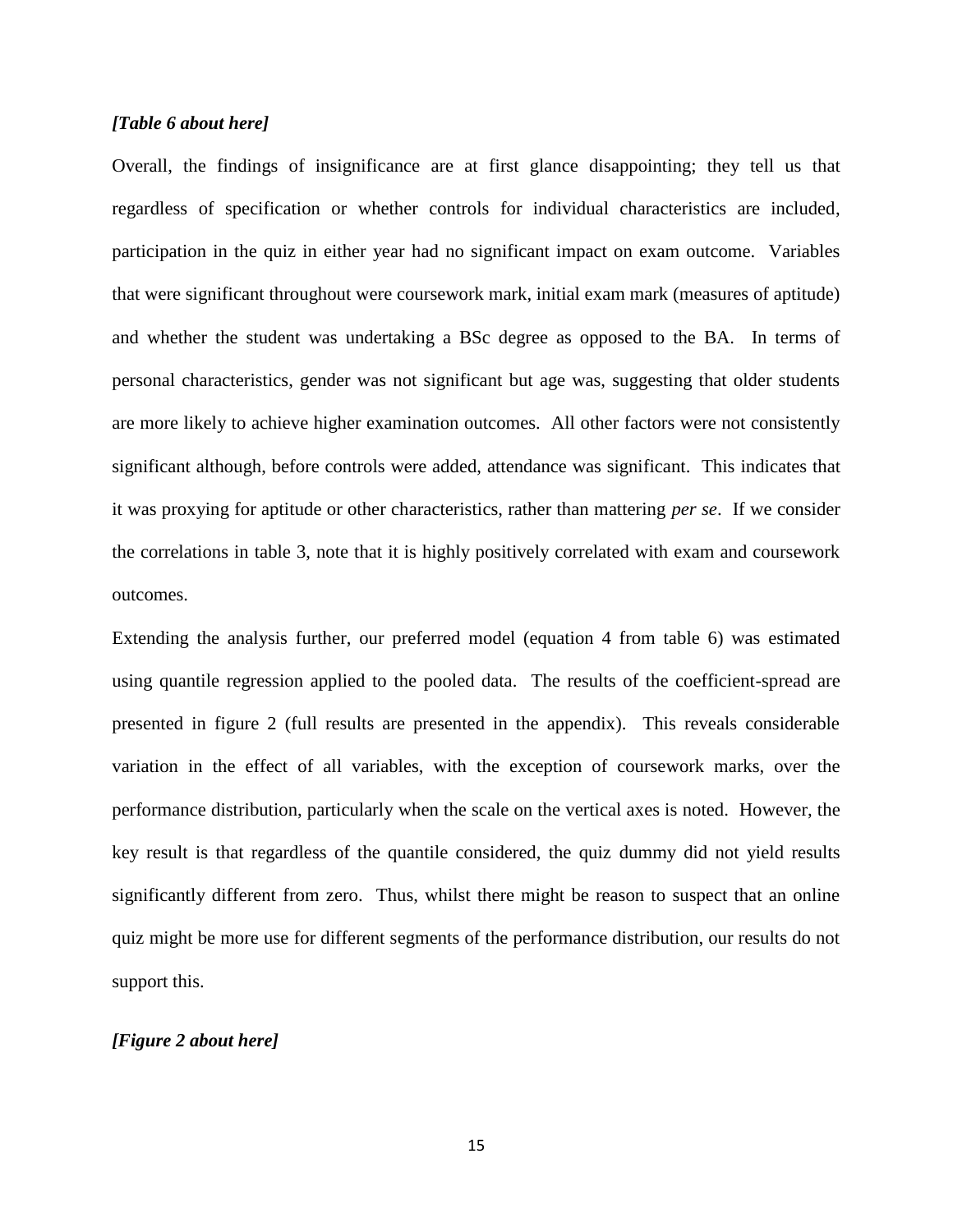In terms of the other variables, the coursework marks variable is significant throughout the distribution, and being an overseas student had a negative impact throughout, although this was only significant at the lower end of the marks distribution. Being enrolled as a BSc (rather than a BA) student was significant between the  $30<sup>th</sup>$  and  $50<sup>th</sup>$  centile. The influence of gender appears to approach zero at the upper end of the distribution. Siriopoulos and Pomonis (2009) analyse results relating to critical thinking of economics graduates separately by gender and find different teaching methods are more beneficial for males compared with females. With a larger dataset, this is something we could explore further. Conversely, being an overseas student appears to have less of an impact at the upper end of the distribution, but has a strong negative effect at the lower end. Most other variables are more erratic over the distribution.

#### **6. CONCLUSIONS AND REFLECTIONS**

This paper takes an extensive look at whether the use of an online multiple-choice quiz has a positive effect on exam outcomes and finds little evidence to support this. This casts doubt on the ability of online quizzes delivered through VLEs to improve student performance and suggests that the use of such material needs to be made available judiciously since it may encourage displacement activity.

However, we recognise that further research is required because there are other plausible explanations for our inability to find a statistically significant effect of the quiz on exam performance beyond an inherent inability of such quizzes to improve exam performance. Firstly, it may simply be the case the multiple choice quiz was poorly designed. As stated by, Draper (2009), "[a]s with all educational technology, whether learning benefits are achieved depends not on the technology but on whether an improved teaching method is introduced with it."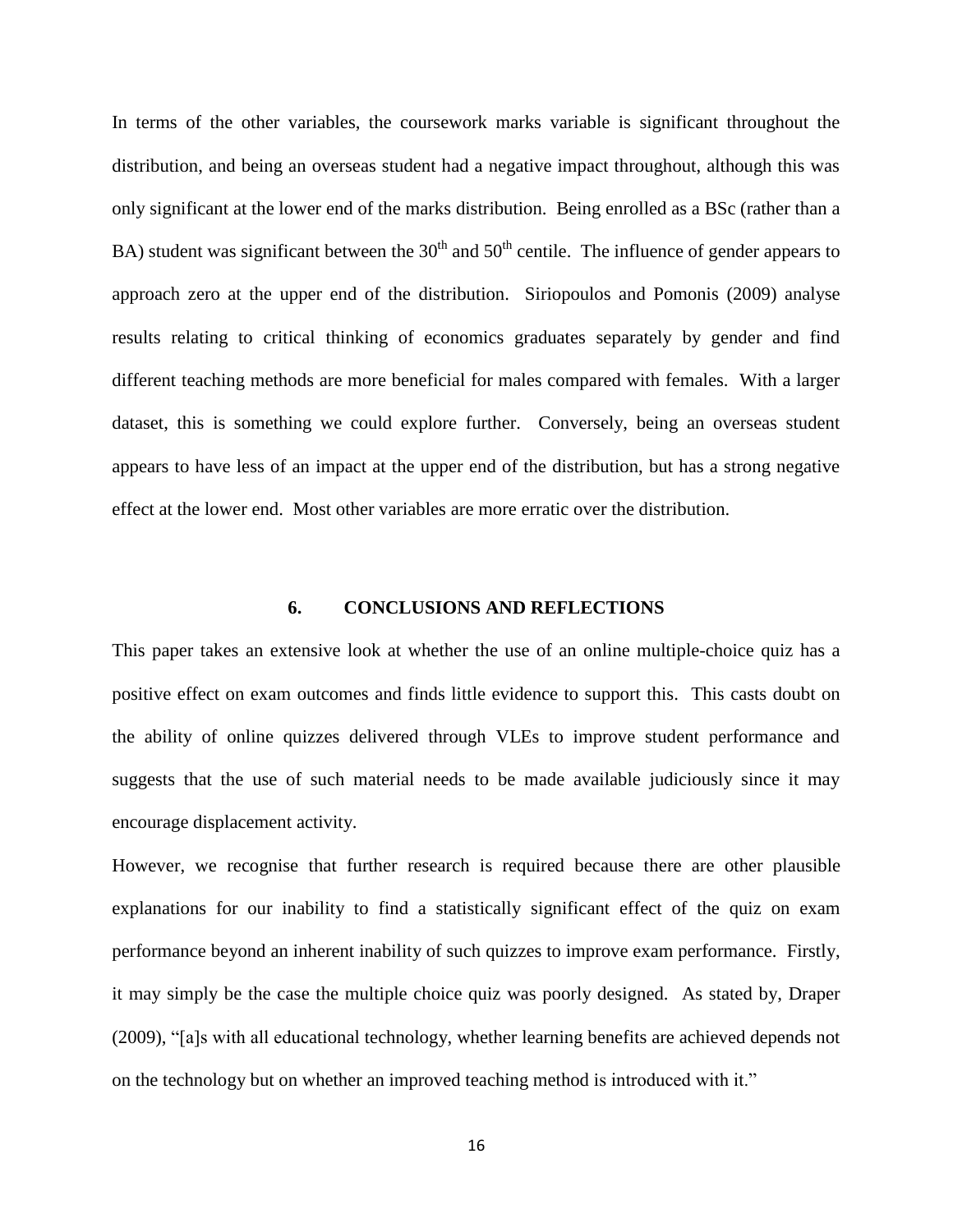Secondly, the computer based learning tool used in this instance was implemented at the end of the course as a revision tool. Elsewhere, similar tools have been used at the beginning of courses in order to establish the level of existing knowledge amongst the students on the course or at regular intervals throughout the course to encourage ongoing engagement with the material. These approaches may be superior to that taken here.

Although we find little statistical support for the introduction of the revision quiz making a difference to final examination results, students may have benefited in other ways. For example, the revision quiz may have reassured students that they understood the material and therefore reduced their stress before the exam. Related to this, it may have increased their satisfaction with the course, even if it did not improve their grades. Although the module evaluation scores were relatively high on the module, it is not possible to attribute this to the quiz. We also hope that the use of the quiz contributed more generally to a 'learning climate' (Gibbs, 1992), although this is also difficult to assess.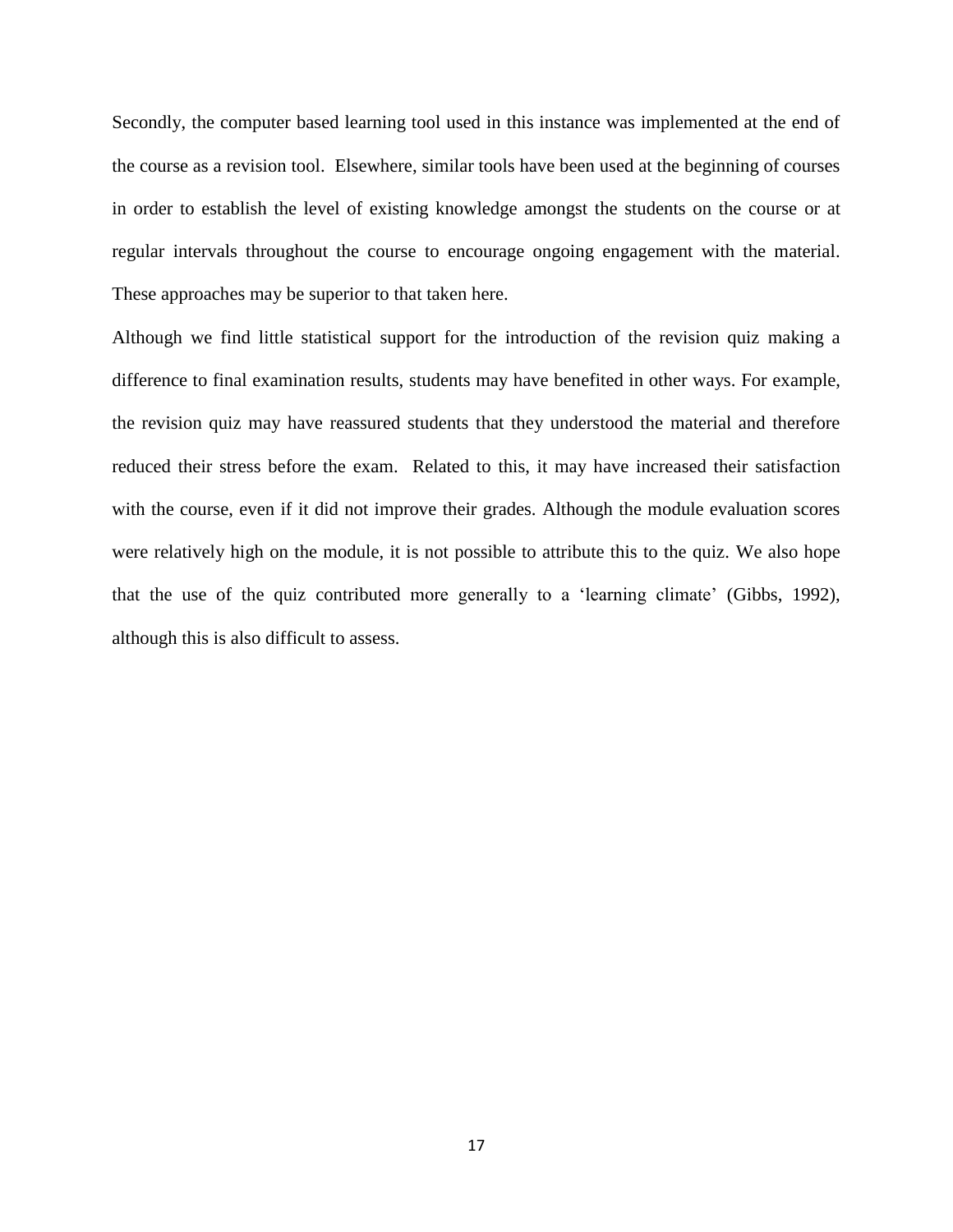#### **NOTES**

<sup>1</sup> Notwithstanding the increasing popularity of flexible teaching or classroom 'flipping' (Berrett, 2012), lectures still dominate.

 $\overline{\phantom{a}}$ 

<sup>2</sup> However, if students had achieved 80 credits in other courses, a mark of between 30-39 or 'tolerated fail' would be sufficient to progress to the next year.

<sup>3</sup> Those that did not sit either exam were excluded from the analysis, however, given the coursework accounted for a relatively small proportion of the overall mark, students might choose not to complete this and yet still pass the module. Therefore, a mark of zero in the coursework was not used as a rationale for dropping the datapoint.

<sup>4</sup> Is it therefore a fair criticism of the intervention that the multiple choice test detracts from more constructive revision practices?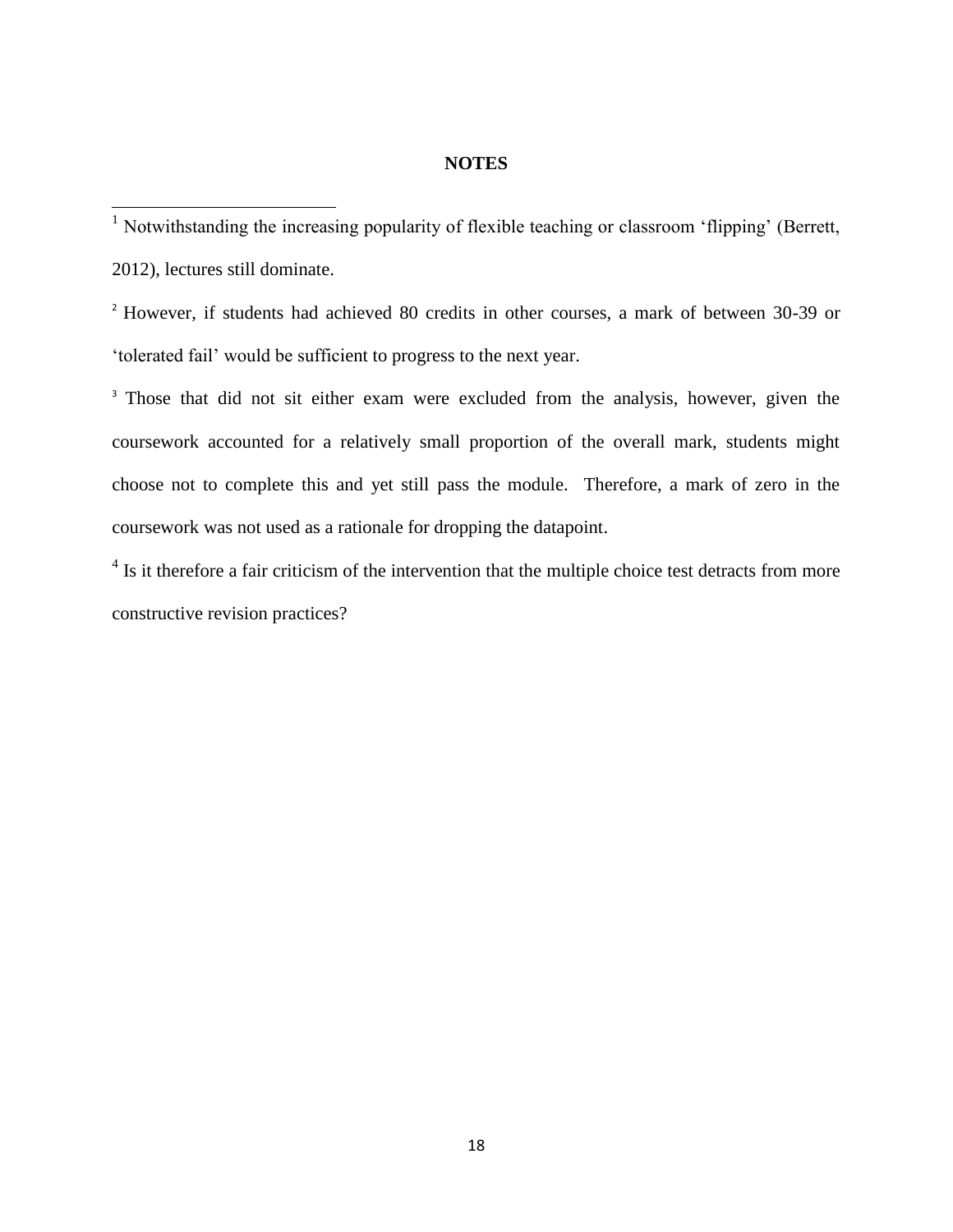#### **REFERENCES**

- Becker, W. and C. Johnston. 1999. The Relationship between Multiple Choice and Essay Response Questions in Assessing Economics Understanding. *Economic Record* 75 (4): 348-357.
- Berrett, D. 2012. How 'Flipping' the Classroom Can Improve the Traditional Lecture. The Chronicle of Higher Education, February 19, available at: http://moodle.technion.ac.il/file.php/1298/Announce/How\_Flipping the Classroom Can Improve the Traditional Lecture.pdf, accessed  $2<sup>nd</sup>$  May, 2014.
- Biggs, J. 2006. *Teaching for Quality Learning at University*. 2<sup>nd</sup> Edition. Open University Press. McGraw-Hill Education. Berkshire.
- Colby, J. 2005. Attendance and Attainment: A Comparative Study. *Innovation in Teaching and Learning in Information and Computer Sciences* 4 (2): .
- Douglas, M., J. Wilson and S. Ennis. 2012. Multiple-Choice question tests: a convenient, flexible and effective learning tool? A case study. *Innovation in Education and Teaching International* 49 (2): 111-121.
- Draper, S. W. 2009. Catalytic assessment: understanding how MCQs and EVS can foster deep learning. *British Journal of Educational Technology* 40 (2): 285-293.
- Dunn, K. E. and S. W. Mulvenon. 2009. A Critical Review of Research on Formative Assessment: The Limited Scientific Evidence of the Impact of Formative Assessment in Education. *Practical Assessment, Research and Evaluation* 14 (7): 1-11.
- Gardner, S. 1993. *Educating for Understanding*. The American School Board Journal, July: 20-24.
- Gibbs, G. 1992. *Improving the Quality of Student Learning*, Bristol, Technical and Educational Services Ltd. Bristol.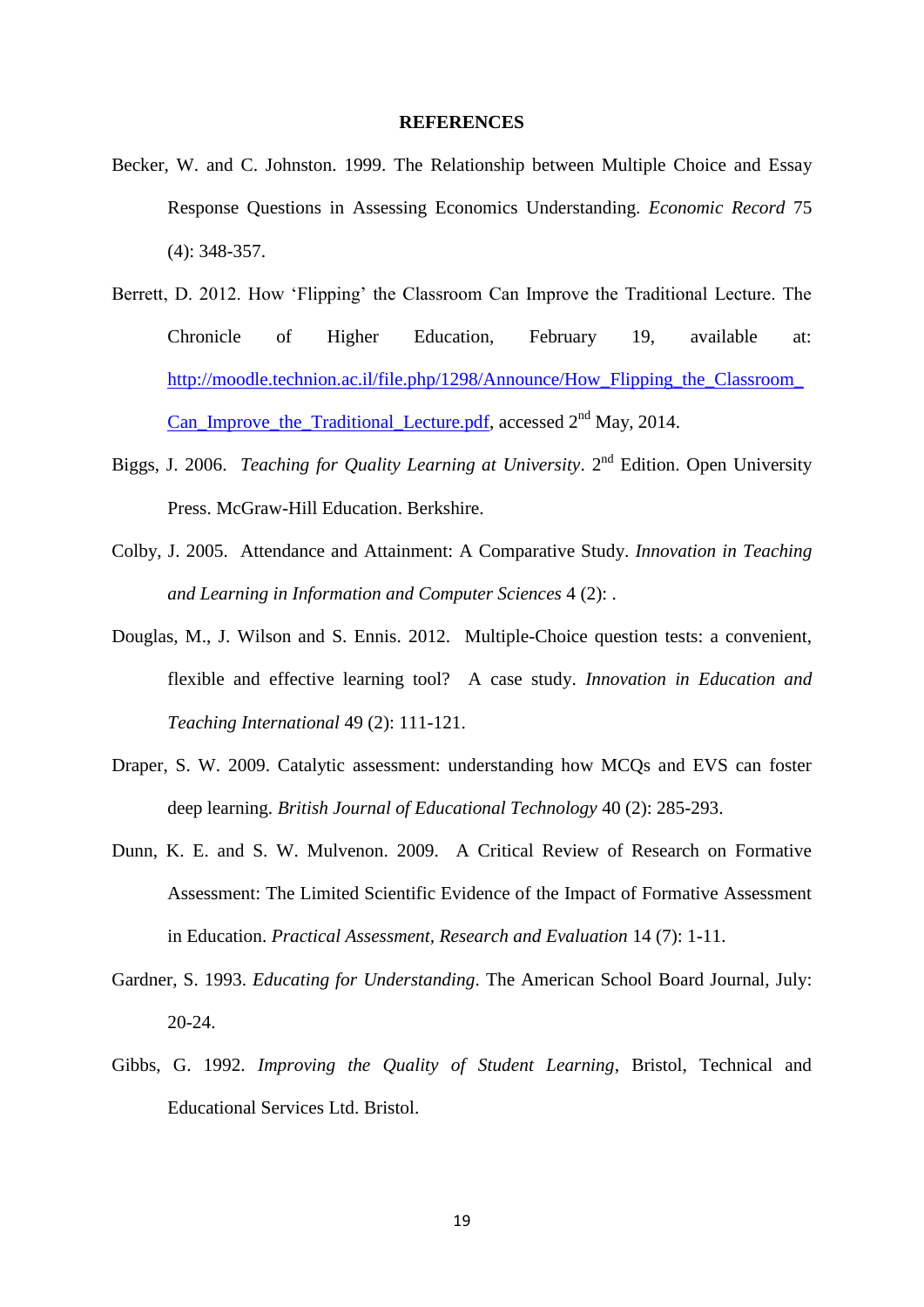- Hoskins, S. I. and J. C. van Hooff. 2005. Motivation and ability: which students use online learning and what influence does it have on their achievement? *British Journal of Educational Technology* 36 (2): 177-192.
- Marburger, D. R. 2001. Absenteeism and undergraduate exam performance' *Journal of Economic Education* 32 (2): 99-109.
- Marburger, D. R. 2006. Does mandatory attendance improve student performance? *Journal of Economic Education* 37 (2): 148-155.
- Muir, J. 2009. Student Attendance. Is it important and what do students think? *CEBE Transactions* 6 (2): 50-69.
- Ng, P., Pinto, J. and S. K. Williams. 2011. The Effect of Learning Styles on Course Performance: A Quantile Regression Analysis. *Academy of Educational Leadership Journal* 15(1): 15-37.
- Park, K. H. and P. M. Kerr. 1990. Determinants of Academic Performance: A Multinomial Approach. *Journal of Economic Education* 21 (2): 101-111.

Rogers, E. M. 2010. *Diffusion of Innovations*. The Free Press. New York

- Romer, D. 1993. Do Students go to class? Should they? *Journal of Economic Perspectives* 7 (3): 167-174.
- Salemi, M. K. 2009. Clickenomics: Using a Classroom Response System to Increase Student Engagement in a Large-Enrollment Principles of Economics Course. *Journal of Economic Education* 40 (4): 385-404.
- Siriopoulos, C. and G. Pomonis 2009. Selecting Strategies to Foster Economists' Critical Thinking Skills: A Quantile regression approach. *International Review of Economics Education* 8 (1): 106-131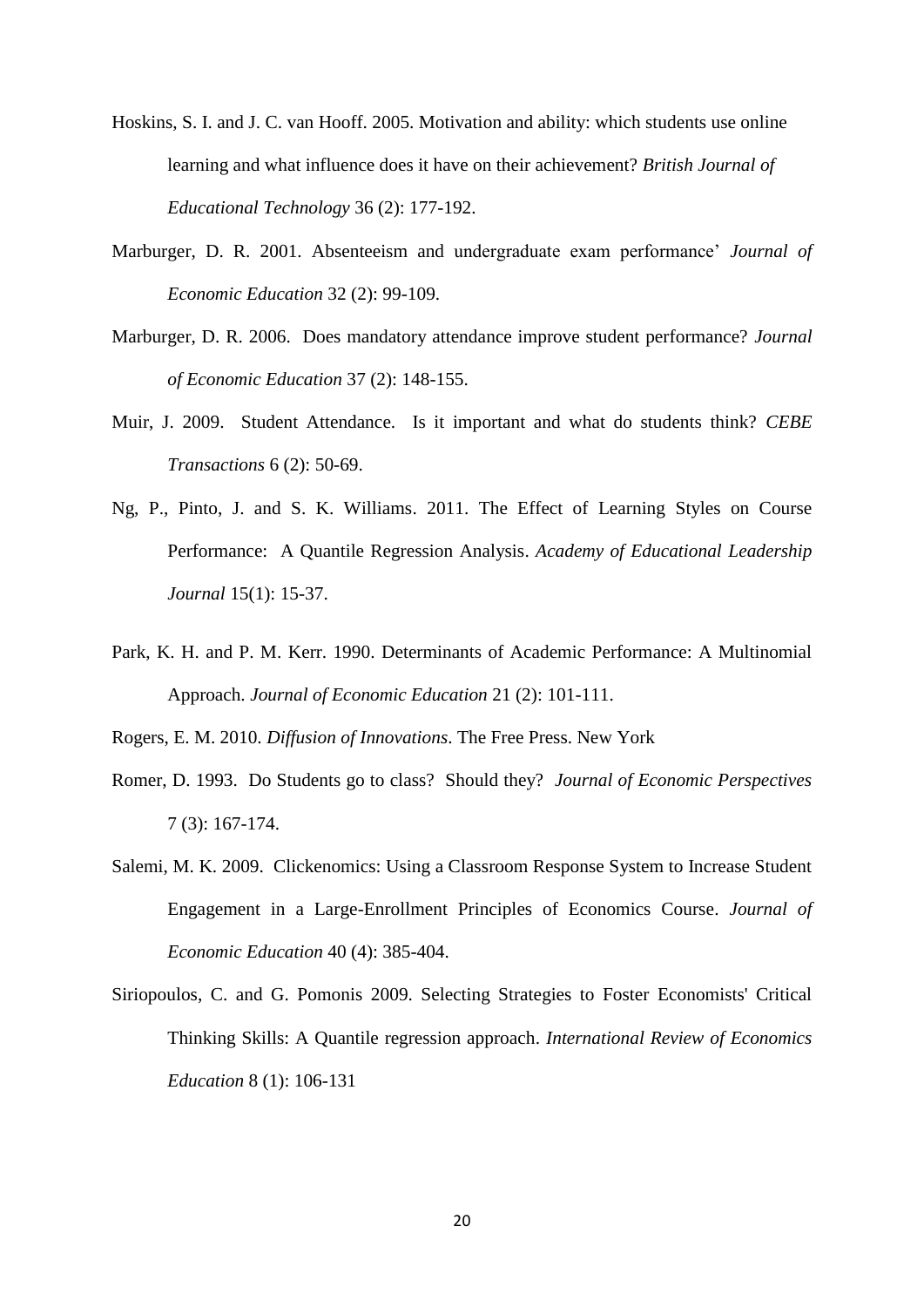- Sly, L. 1999. Practice tests as formative assessment improve performance on computer managed learning assessments. *Assessment and Evaluation in Higher Education* 24 (3): 339-344.
- Trowler, V. 2010. Student Engagement Literature Review, HEA Publication, [http://www.heacademy.ac.uk/assets/documents/studentengagement/StudentEngageme](http://www.heacademy.ac.uk/assets/documents/studentengagement/StudentEngagementLiteratureReview.pdf) [ntLiteratureReview.pdf](http://www.heacademy.ac.uk/assets/documents/studentengagement/StudentEngagementLiteratureReview.pdf) (accessed 30 May, 2013).
- Twigg, C. A. 2003. Improving learning and reducing costs. New models for online learning. *EduCause Review* September/October: 23-38.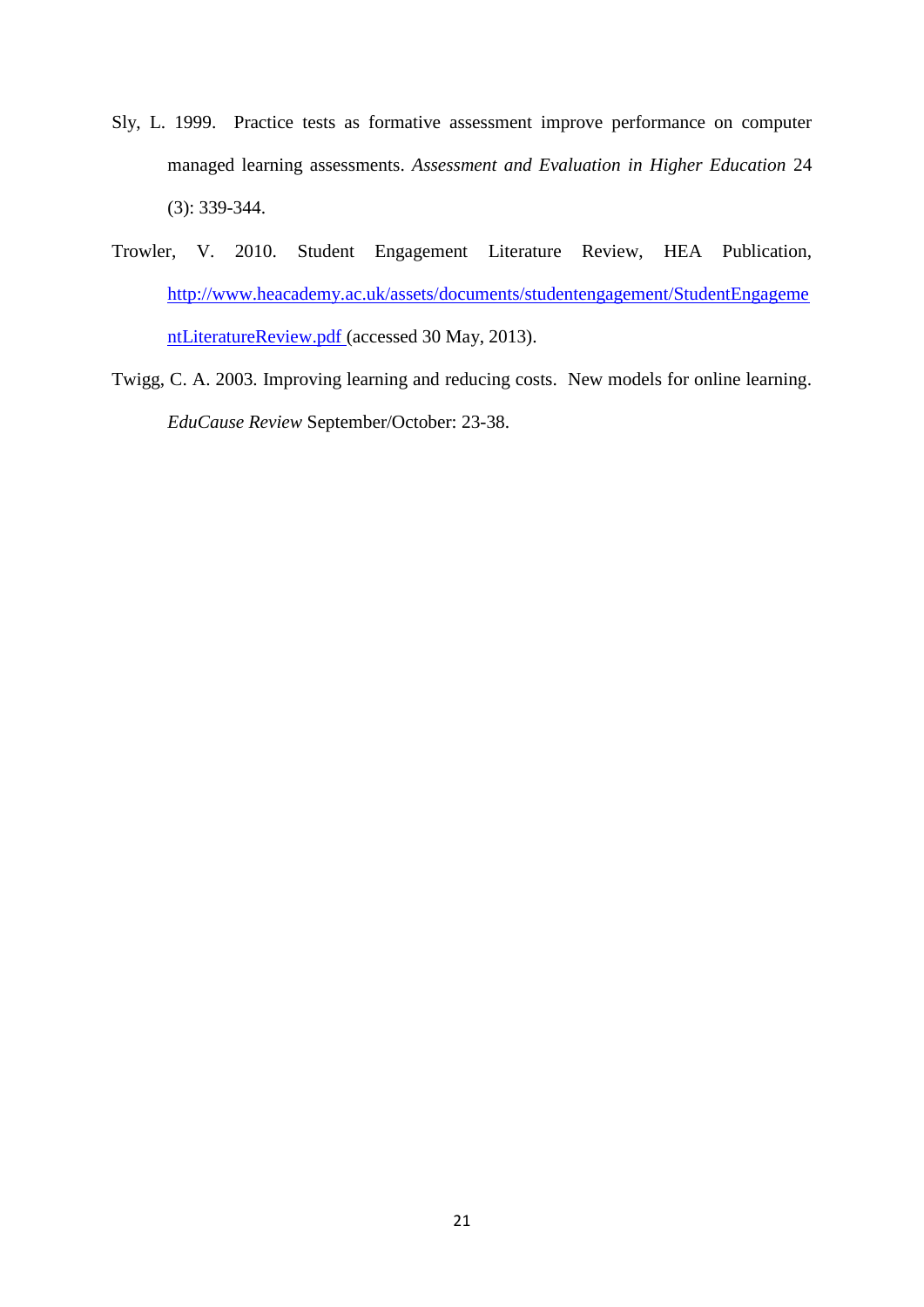|                            | Mean                         | Std. Dev. | Min              | Max          | $\frac{0}{0}$  |
|----------------------------|------------------------------|-----------|------------------|--------------|----------------|
| Resit year $(=1)$          |                              | 0.30      | $\boldsymbol{0}$ | $\mathbf{1}$ | $10\%$         |
| Gender (male=1)            |                              | 0.40      | $\boldsymbol{0}$ | $\mathbf{1}$ | $80\%$         |
| Overseas $(=1)$            |                              | 0.31      | $\boldsymbol{0}$ | $\mathbf{1}$ | 11%            |
| Disability $(=1)$          |                              | 0.23      | $\boldsymbol{0}$ | $\mathbf{1}$ | 6%             |
| Age (years)                | 19.80                        | 1.27      | 19               | $28\,$       | $\blacksquare$ |
| $BSc$ (=1)                 | $\qquad \qquad \blacksquare$ | 0.48      | $\boldsymbol{0}$ | $\mathbf{1}$ | 65%            |
| Coursework (%)             | 62.97                        | 15.34     | $\boldsymbol{0}$ | 90           |                |
| Exam $1$ (%)               | 53.33                        | 12.85     | 11               | $80\,$       |                |
| Exam $2$ (%)               | 52.89                        | 12.07     | $\overline{4}$   | 86           |                |
| Lecture attendance $(\% )$ | 34.89                        | 25.49     | $\boldsymbol{0}$ | 89           |                |
| Quiz (no of attempts)      | 2.43                         | 3.30      | $\boldsymbol{0}$ | $20\,$       |                |
| Quiz (participation=1)     |                              | 0.45      | $\boldsymbol{0}$ | $\mathbf{1}$ | 72%            |
| Number of observations     | 138                          |           |                  |              |                |

# TABLE 1: Raw data description, 2012

\*Note outliers in terms of exam results were excluded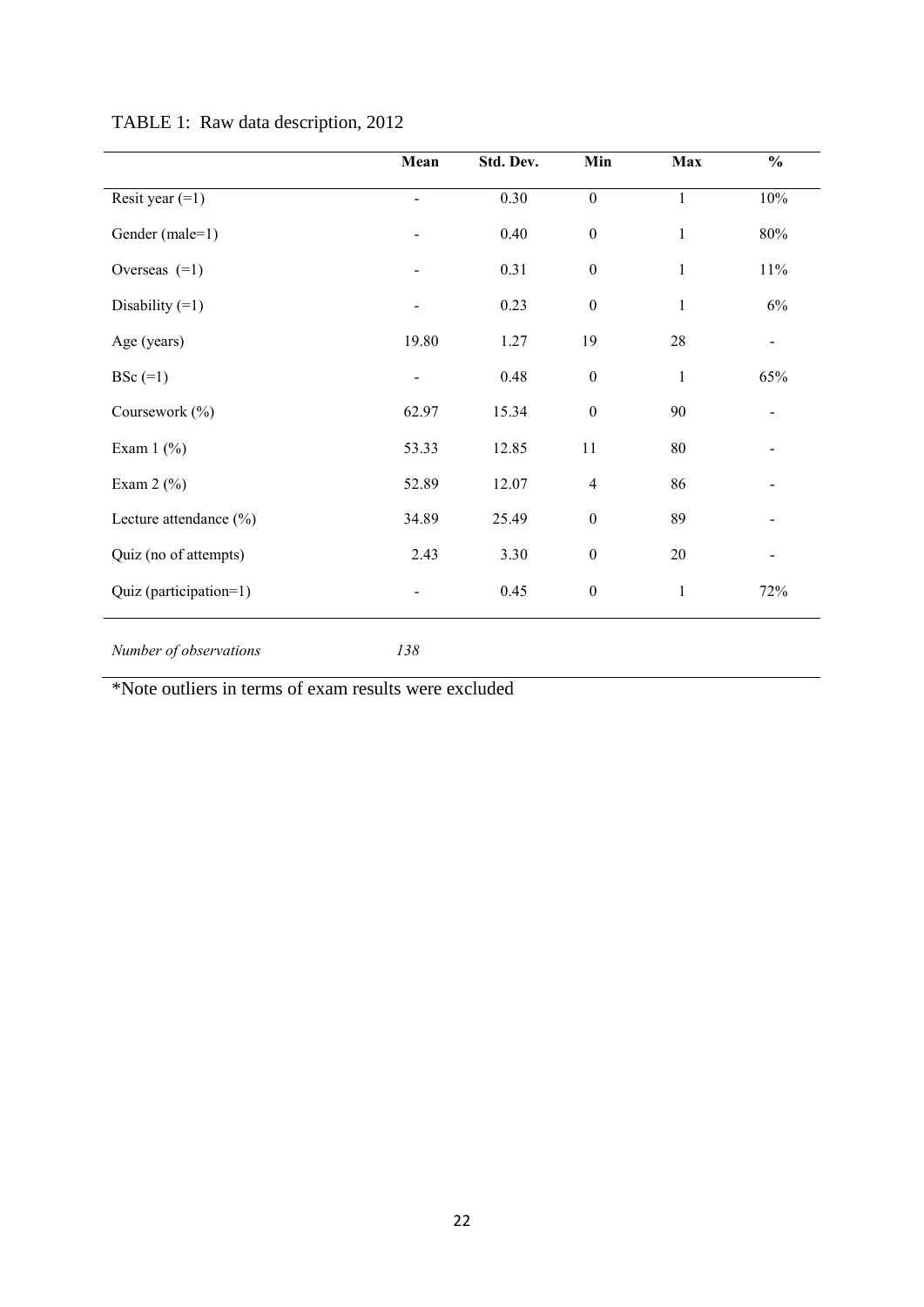|                        | Mean                     | Std. Dev. | Min              | Max          | $\frac{0}{0}$            |
|------------------------|--------------------------|-----------|------------------|--------------|--------------------------|
| Resit year $(=1)$      | $\overline{\phantom{0}}$ | 0.29      | $\overline{0}$   | $\mathbf{1}$ | 9%                       |
| Gender (male=1)        | $\blacksquare$           | 0.34      | $\boldsymbol{0}$ | $\mathbf{1}$ | 87%                      |
| Overseas $(=1)$        | $\overline{\phantom{a}}$ | 0.48      | $\boldsymbol{0}$ | $\mathbf{1}$ | 34%                      |
| Age (years)            | 19.21                    | 2.06      | 17               | 36           | $\blacksquare$           |
| Disability $(=1)$      | $\overline{\phantom{a}}$ | 0.28      | $\boldsymbol{0}$ | $\mathbf{1}$ | 8%                       |
| $BSc$ (=1)             | $\blacksquare$           | 0.49      | $\boldsymbol{0}$ | $\mathbf{1}$ | 58%                      |
| Coursework (%)         | 53.39                    | 12.32     | 13               | 73           | $\blacksquare$           |
| Exam mark $(\% )$      | 50.74                    | 10.98     | 17               | 81           | $\overline{\phantom{a}}$ |
| Quiz (no of attempts)  | 1.93                     | 3.77      | $\boldsymbol{0}$ | 29           | $\overline{\phantom{a}}$ |
| Quiz (participation=1) | $\blacksquare$           | 0.49      | $\boldsymbol{0}$ | $\mathbf{1}$ | 62%                      |
|                        |                          |           |                  |              |                          |

# TABLE 2: Raw data description, 2013\*

*Number of observations 130*

\*Note, two variables missing for year two - exam1 and lecture attendance.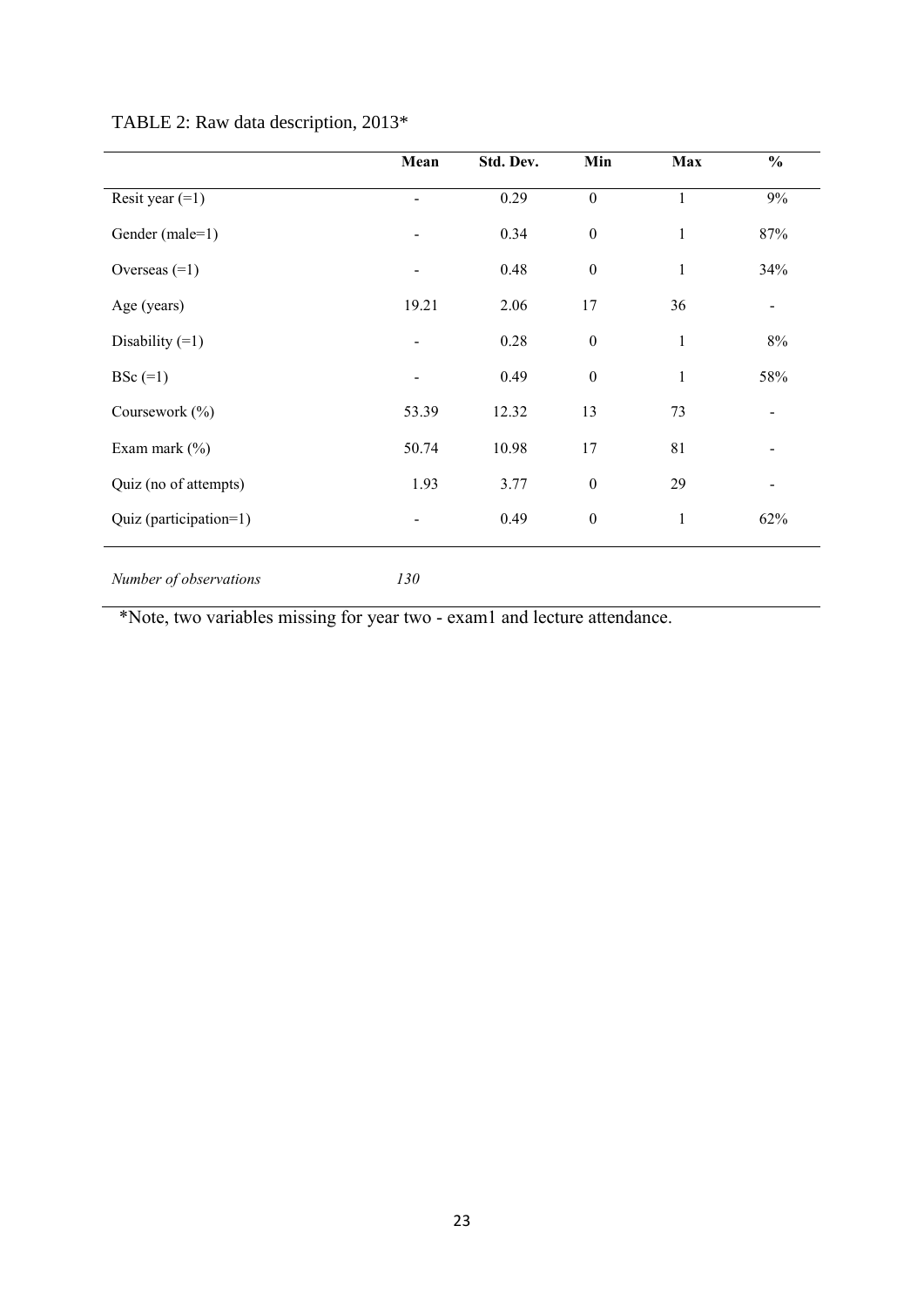

FIGURE 1: Density of exam mark by quiz participation (pooled data)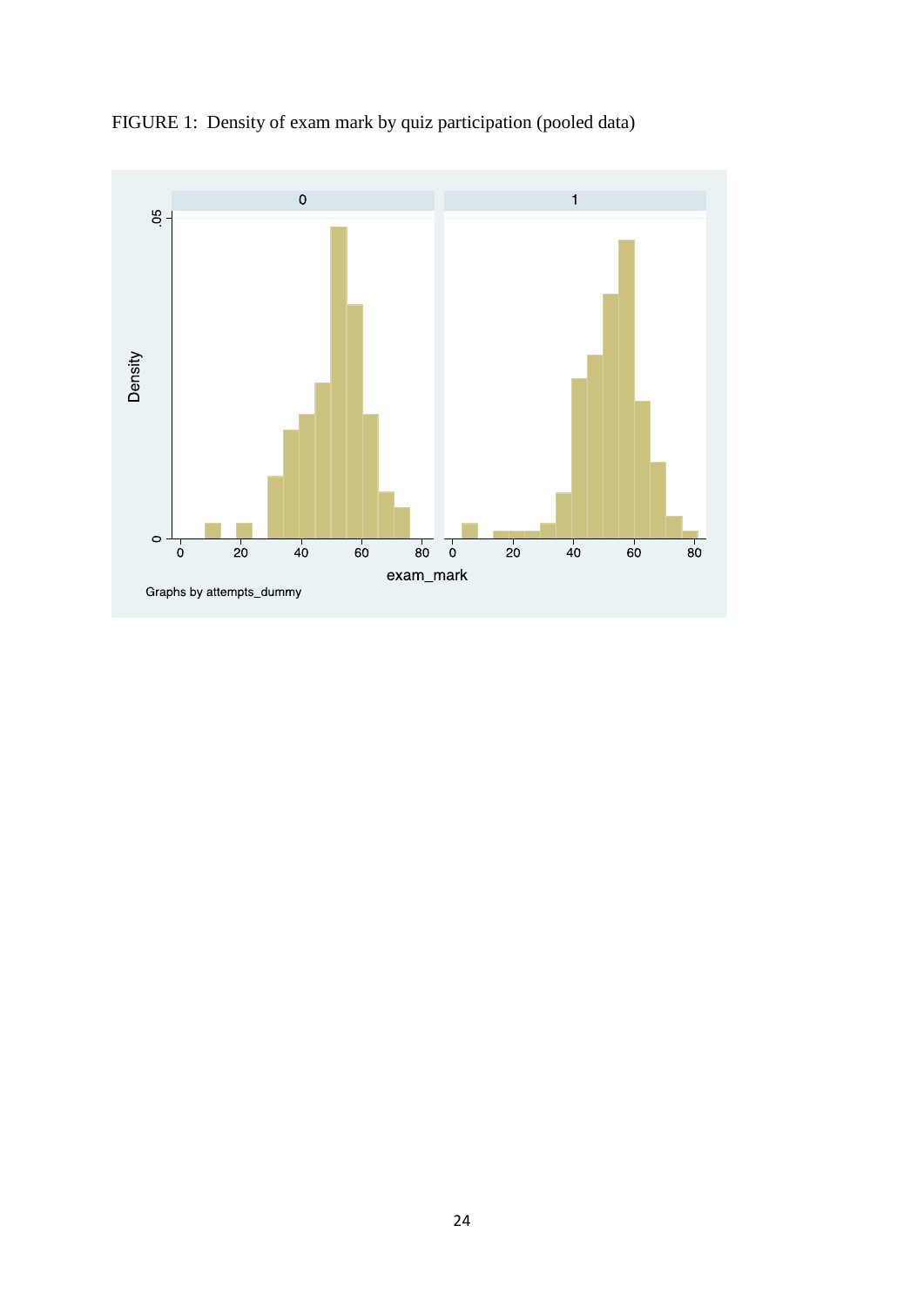|                          | <b>Repeat</b><br>year | <b>Coursework</b> | <b>Previous</b><br>exam | <b>Exam</b><br>mark | Gender    | <b>BSc</b>   | Age    | % lectures   | <b>Quiz times</b> |
|--------------------------|-----------------------|-------------------|-------------------------|---------------------|-----------|--------------|--------|--------------|-------------------|
| <b>Repeat year</b>       |                       |                   |                         |                     |           |              |        |              |                   |
| <b>Coursework</b>        | $0.6068*$             | $\mathbf{1}$      |                         |                     |           |              |        |              |                   |
| <b>Previous</b>          | $0.8801*$             | $0.4581*$         | $\mathbf{1}$            |                     |           |              |        |              |                   |
| exam<br><b>Exam mark</b> | $0.8675*$             | $0.3194*$         | $0.6579*$               | $\mathbf{1}$        |           |              |        |              |                   |
| Gender                   | 0.0813                | $-0.1186$         | 0.1444                  | 0.072               |           |              |        |              |                   |
| <b>BSc</b>               | 0.0158                | 0.042             | $-0.1178$               | 0.1142              | $-0.1174$ | $\mathbf{1}$ |        |              |                   |
| Age                      | $-0.1605$             | 0.0646            | $-0.2027*$              | $-0.1387$           | $-0.0929$ | $-0.0918$    |        |              |                   |
| % lectures               | $0.2663*$             | $0.2380*$         | $0.2710*$               | $0.1764*$           | $-0.0121$ | 0.0815       | 0.0075 | $\mathbf{1}$ |                   |
| <b>Quiz times</b>        | $-0.0332$             | $-0.0787$         | 0.0165                  | 0.022               | $-0.0448$ | $-0.032$     | 0.0852 | 0.0723       | $\mathbf{1}$      |
| Quiz                     | 0.0683                | 0.0113            | 0.1115                  | 0.0245              | 0.0797    | 0.0088       | 0.1163 | 0.1115       | $0.4523*$         |

TABLE 3: Correlations of quiz taking with 'performance' measures, 2012

\* indicates significance at the 5% level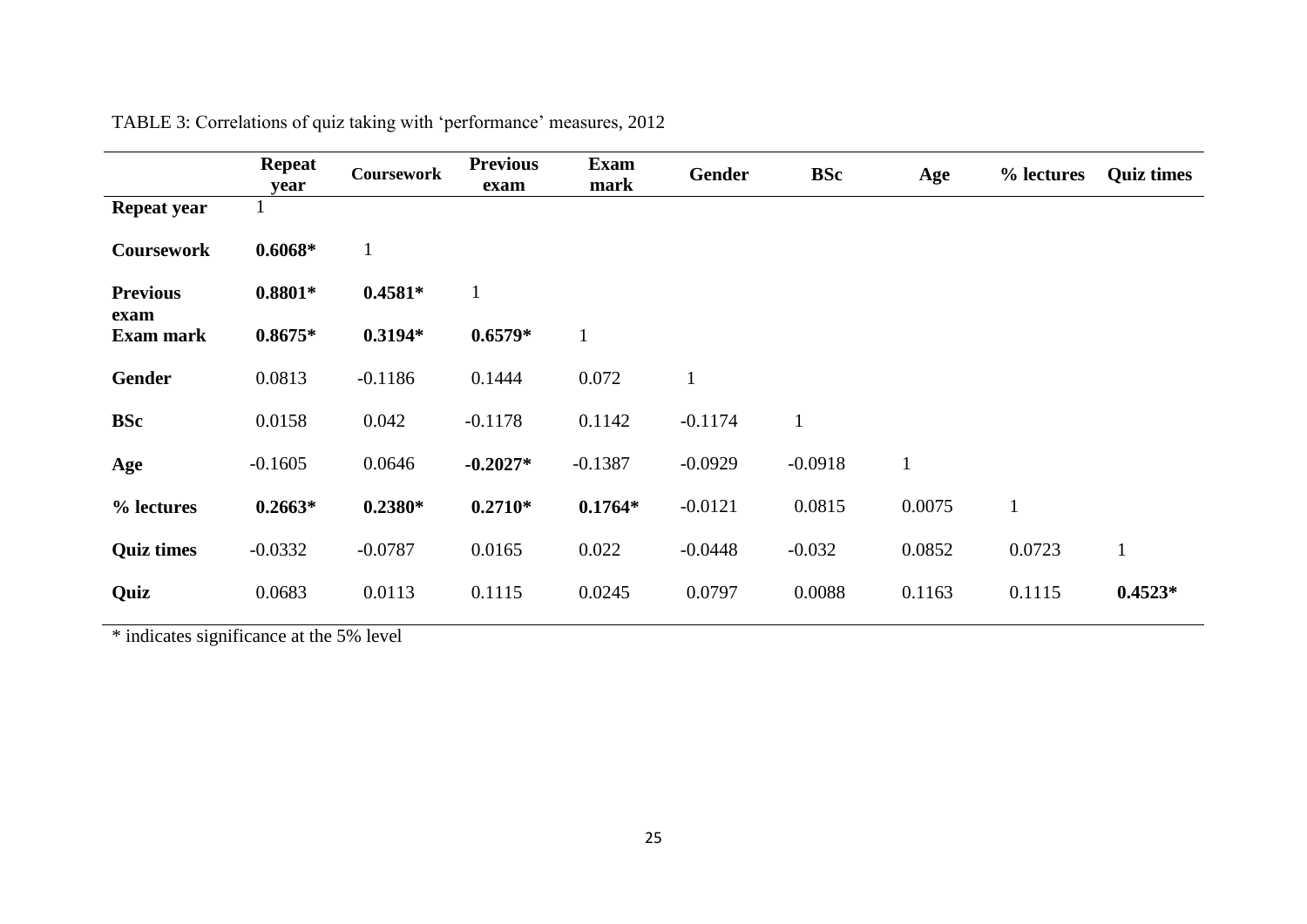|                         | <b>Exam</b><br>mark | <b>Attempts</b><br>(y/n)<br>(2012) | <b>Attempt</b><br>(y/n)<br>(2013) | <b>Coursework</b> | Age          | <b>Gender</b> | <b>Overseas</b> | <b>BSc</b>   | Econ dept    |
|-------------------------|---------------------|------------------------------------|-----------------------------------|-------------------|--------------|---------------|-----------------|--------------|--------------|
| <b>Exam mark</b>        |                     |                                    |                                   |                   |              |               |                 |              |              |
| Attempts $(y/n)$ (2012) | 0.0699              | $\mathbf{1}$                       |                                   |                   |              |               |                 |              |              |
| Attempts $(y/n)$ (2013) | 0.0857              | $0.5372*$                          | $\mathbf{1}$                      |                   |              |               |                 |              |              |
| Coursewor               | $0.5323*$           | 0.073                              | 0.1091                            | $\mathbf{1}$      |              |               |                 |              |              |
| Age                     | $-0.0423$           | $0.2107*$                          | $0.3689*$                         | $-0.057$          | $\mathbf{1}$ |               |                 |              |              |
| <b>Gender</b>           | $-0.0098$           | 0.0553                             | 0.0397                            | 0.0086            | $0.1508*$    | $\mathbf{1}$  |                 |              |              |
| <b>Overseas</b>         | $-0.2569*$          | $0.1898*$                          | $-0.1822*$                        | $-0.3284*$        | $0.2271*$    | 0.0604        | $\mathbf{1}$    |              |              |
| <b>BSc</b>              | 0.0465              | $-0.0882$                          | 0.0568                            | $-0.106$          | $-0.1497*$   | 0.0449        | $-0.1957*$      | $\mathbf{1}$ |              |
| Econ dept               | $-0.0948$           | $-0.1564*$                         | $0.1877*$                         | $-0.0551$         | 0.0019       | 0.0655        | $-0.3536*$      | $0.3870*$    | $\mathbf{1}$ |
| <b>Resit</b>            | $-0.0204$           | $-0.0411$                          | 0.0192                            | $-0.0733$         | $0.1573*$    | $0.2073*$     | 0.0434          | $0.1918*$    | 0.0416       |

TABLE 4: Correlation coefficients between variables in the pooled data covering two academic cohorts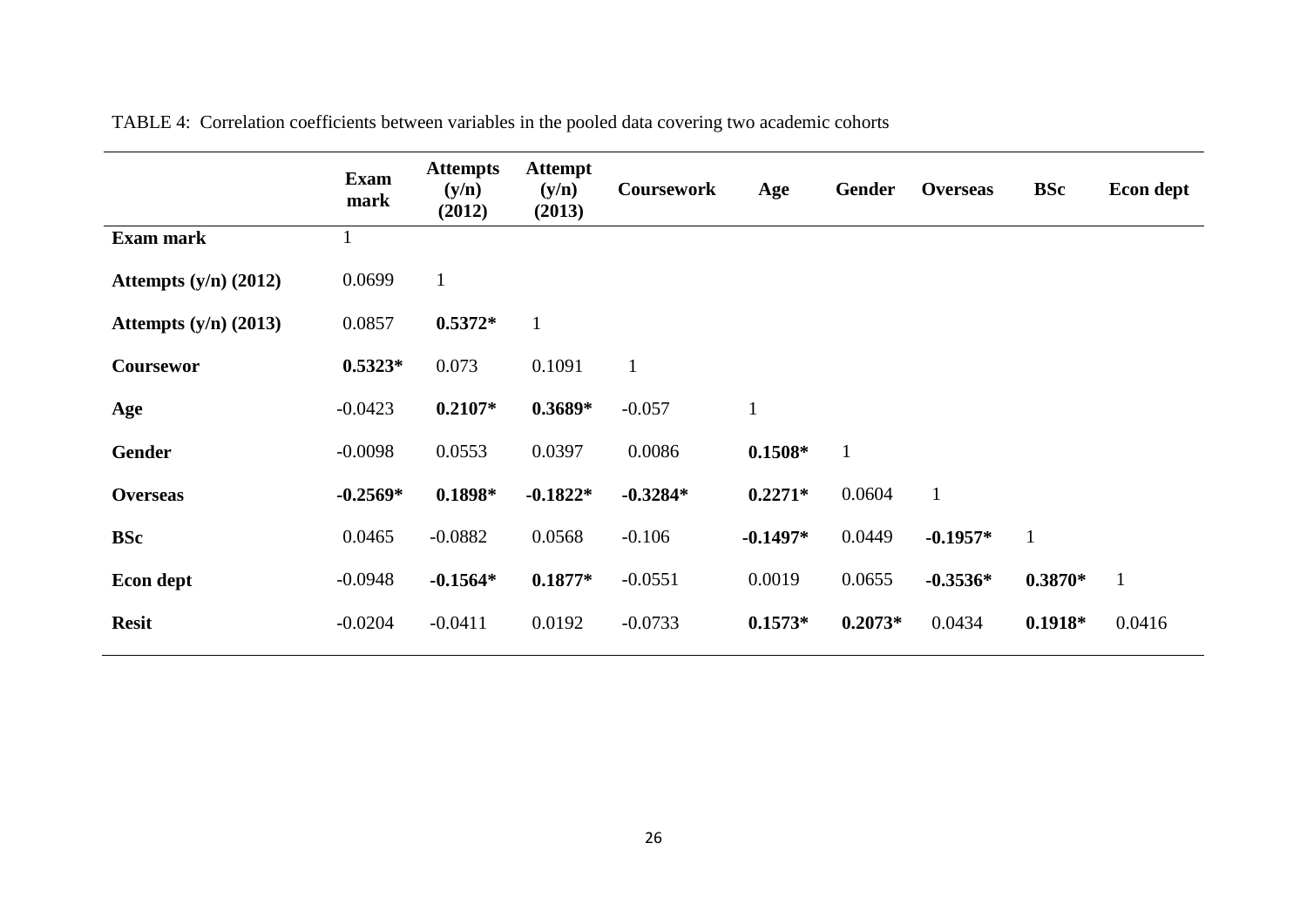|                           | (1)      | (2)      | (3)      | (4)      | (5)        | (6)        | (7)        |
|---------------------------|----------|----------|----------|----------|------------|------------|------------|
| $1st$ exam $(\%)$         |          |          |          |          | $0.328***$ | $0.320***$ |            |
|                           |          |          |          |          | (0.090)    | (0.090)    |            |
| Quiz $(y=1)$              |          |          | 0.939    | $-0.011$ | $-0.434$   |            | 0.011      |
|                           |          |          | (2.308)  | (2.240)  | (1.959)    |            | (0.040)    |
| Coursework %              |          |          |          |          | $0.185***$ | $0.181***$ |            |
|                           |          |          |          |          | (0.067)    | (0.068)    |            |
| Attendance                |          |          |          | 13.45*** | 4.772      | 5.068      |            |
|                           |          |          |          | (3.938)  | (3.663)    | (3.687)    |            |
| Age                       |          |          |          |          | 1.687**    | 1.597**    |            |
|                           |          |          |          |          | (0.709)    | (0.710)    |            |
| Gender (m=1)              |          |          |          |          | 0.504      | 0.408      | 0.007      |
|                           |          |          |          |          | (2.292)    | (2.270)    | (0.047)    |
| Overseas $(=1)$           |          |          |          |          | $-4.140$   | $-4.250$   | 0.003      |
|                           |          |          |          |          | (3.378)    | (3.371)    | (0.070)    |
| <b>BSc</b>                |          |          |          |          | 4.643**    | 4.452**    | $0.086**$  |
|                           |          |          |          |          | (1.872)    | (1.881)    | (0.039)    |
| Resit                     |          |          |          |          | $-1.736$   | $-1.720$   | 0.024      |
|                           |          |          |          |          | (2.895)    | (2.896)    | (0.060)    |
| Quiz attempts             | $-0.087$ | 0.990    |          |          |            | 0.592      |            |
|                           | (0.313)  | (0.754)  |          |          |            | (0.631)    |            |
| Quiz squared              |          | $-0.077$ |          |          |            | $-0.040$   |            |
|                           |          | (0.049)  |          |          |            | (0.041)    |            |
| Ln(1 <sup>st</sup> exam%) |          |          |          |          |            |            | $0.389***$ |
|                           |          |          |          |          |            |            | (0.080)    |
| ln(attendance)            |          |          |          |          |            |            | 0.023      |
|                           |          |          |          |          |            |            | (0.021)    |
| ln(coursework)            |          |          |          |          |            |            | 0.174      |
|                           |          |          |          |          |            |            | (0.137)    |
| ln(age)                   |          |          |          |          |            |            | $0.888***$ |
|                           |          |          |          |          |            |            | (0.312)    |
| Constant                  | 53.10*** | 51.77*** | 52.21*** | 48.20*** | $-13.79$   | $-12.32$   | $-0.993$   |
|                           | (1.281)  | (1.533)  | (1.964)  | (2.226)  | (15.70)    | (15.73)    | (1.072)    |
| Observations              | 138      | 138      | 138      | 138      | 138        | 138        | 123        |
| R-squared                 | 0.001    | 0.018    | 0.001    | 0.081    | 0.366      | 0.370      | 0.333      |

TABLE 5: Regression results, Dependent variable: Exam Outcome (2012 data only)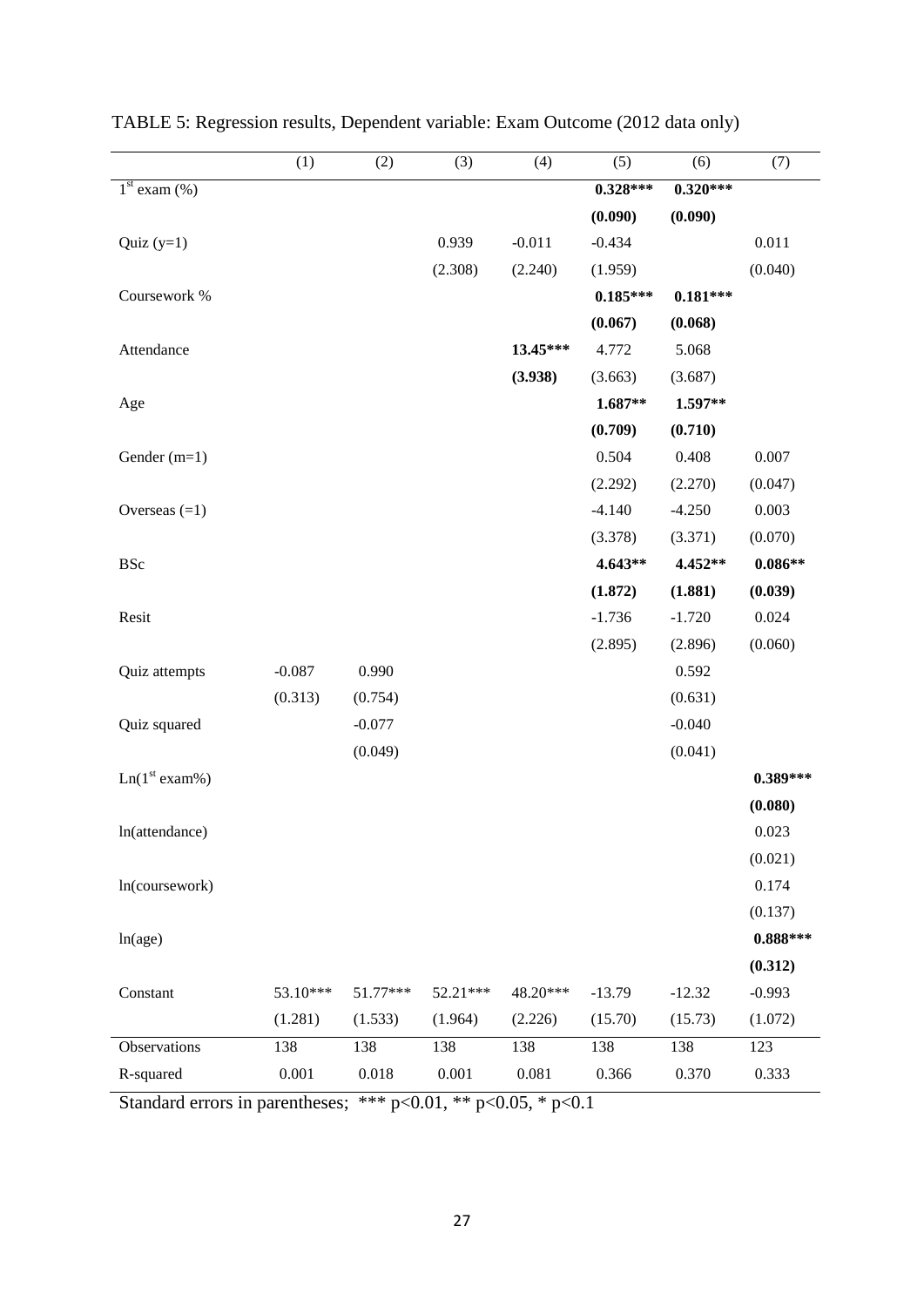|                 | (1)      | (2)        | (3)       | (4)        | (5)        | (6)        |
|-----------------|----------|------------|-----------|------------|------------|------------|
| Quiz            |          |            | 2.180     | 2.096      |            | 0.016      |
|                 |          |            | (1.662)   | (1.933)    |            | (0.051)    |
| Quiz_2013       |          |            | $-1.558$  | $-1.574$   |            | 0.003      |
|                 |          |            | (1.883)   | (2.745)    |            | (0.072)    |
| Coursework %    |          |            |           | $0.448***$ | $0.454***$ |            |
|                 |          |            |           | (0.052)    | (0.052)    |            |
| Age             |          |            |           | 0.138      | 0.0741     |            |
|                 |          |            |           | (0.402)    | (0.474)    |            |
| Gender (m=1)    |          |            |           | 0.626      | 0.477      | 0.028      |
|                 |          |            |           | (1.686)    | (1.666)    | (0.044)    |
| Overseas $(=1)$ |          |            |           | $-3.850*$  | $-3.808*$  | $-0.096*$  |
|                 |          |            |           | (1.980)    | (1.980)    | (0.053)    |
| <b>BSc</b>      |          |            |           | 2.477*     | 2.562*     | $0.068*$   |
|                 |          |            |           | (1.381)    | (1.382)    | (0.036)    |
| Resit           |          |            |           | $-0.066$   | $-0.129$   | $-0.025$   |
|                 |          |            |           | (2.053)    | (2.054)    | (0.054)    |
| Time trend      |          |            |           | 1.024      | $-0.087$   | 0.027      |
|                 |          |            |           | (2.215)    | (1.299)    | (0.058)    |
| Quiz attempts   | $-0.010$ | 0.196      |           |            | 0.245      |            |
|                 | (0.198)  | (0.412)    |           |            | (0.366)    |            |
| Quiz_squared    |          | $-0.012$   |           |            | $-0.005$   |            |
|                 |          | (0.022)    |           |            | (0.021)    |            |
| ln(coursework)  |          |            |           |            |            | $0.654***$ |
|                 |          |            |           |            |            | (0.058)    |
| ln(age)         |          |            |           |            |            | $-0.113$   |
|                 |          |            |           |            |            | (0.248)    |
| Constant        | 51.37*** | $51.10***$ | 50.23***  | 21.25**    | 23.19**    | 1.580**    |
|                 | (0.878)  | (0.999)    | (1.263)   | (8.755)    | (10.08)    | (0.797)    |
| Observations    | 240      | 240        | 240       | 240        | 240        | 239        |
| R-squared       | 0.000    | 0.001      | $0.008\,$ | 0.307      | 0.306      | 0.433      |

TABLE 6: Regression results, dependent variable: Exam outcome (pooled data, 2012 & 2013)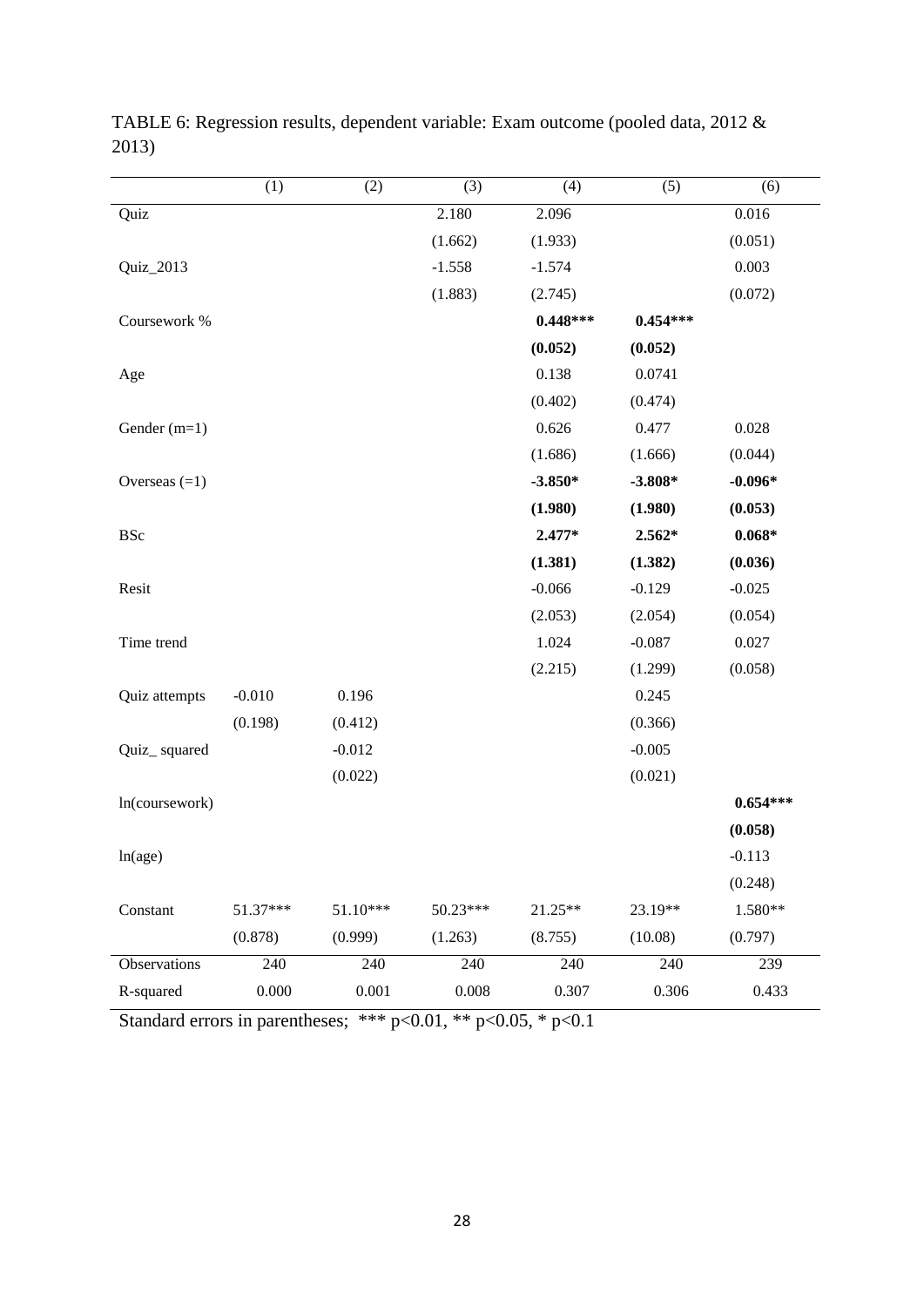

FIGURE 2: Coefficient estimates from quantile regression analysis.

Notes: Shaded area indicates 95% confidence interval around the coefficient estimates throughout the quantile regression estimates. Dashed line represents the OLS variable coefficient (and the corresponding confidence interval is highlighted in small dashed lines).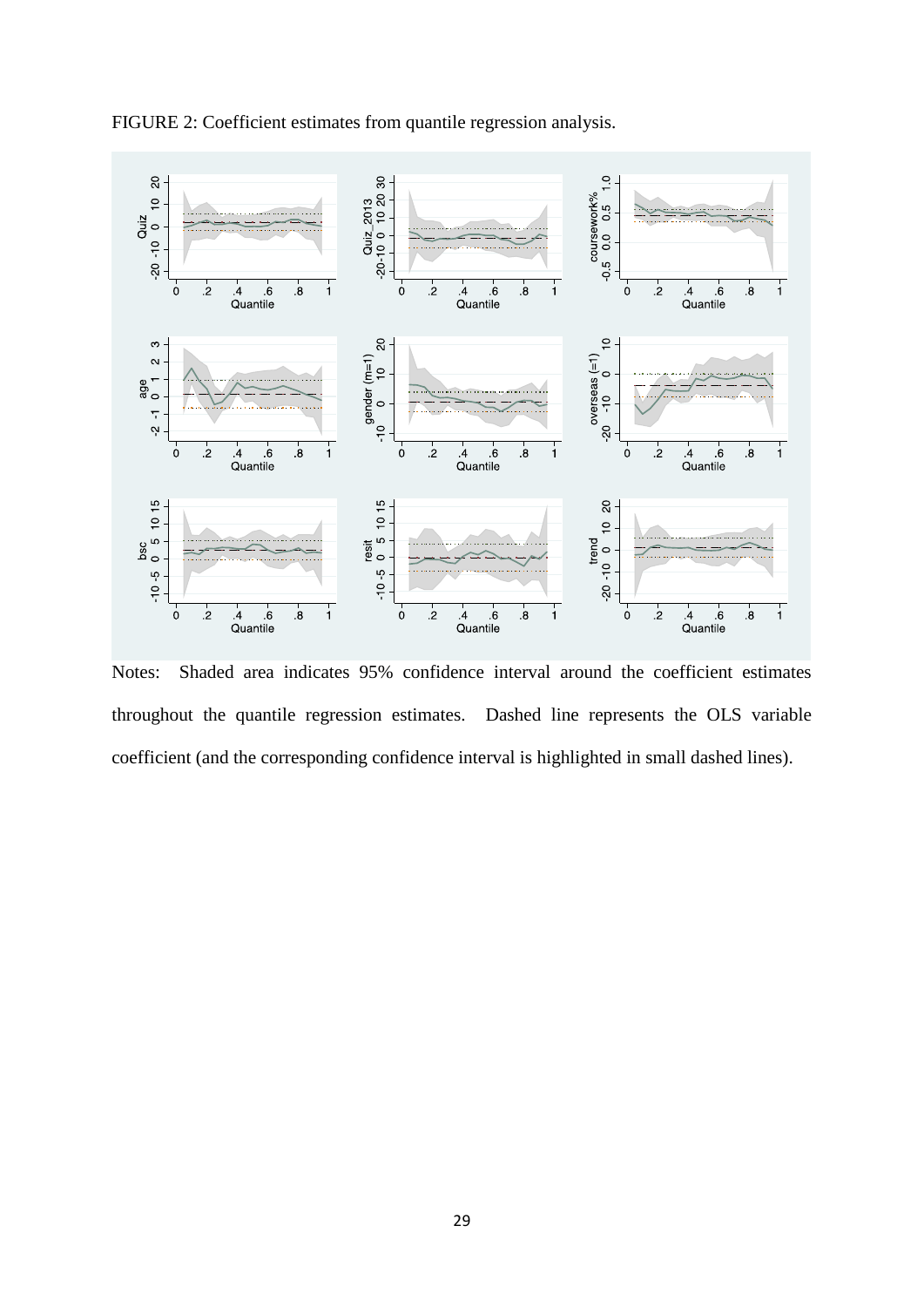| <b>Appendix 1: Quantile Regressions (pooled data)</b> |  |  |  |  |
|-------------------------------------------------------|--|--|--|--|
|-------------------------------------------------------|--|--|--|--|

| Quantile        | 5           | 10          | 15          | 20          | 25         | 30         | 35         | 40         | 45         | 50         |
|-----------------|-------------|-------------|-------------|-------------|------------|------------|------------|------------|------------|------------|
|                 |             |             |             |             |            |            |            |            |            |            |
| Quiz            | $-0.263$    | 0.578       | 1.894       | 3.000       | 1.050      | 1.149      | 1.792      | 1.309      | 0.248      | 0.218      |
|                 | (3.476)     | (3.127)     | (3.543)     | (3.049)     | (2.752)    | (2.447)    | (2.336)    | (2.346)    | (2.454)    | (2.598)    |
| Quiz_2013       | 2.044       | 0.803       | $-2.532$    | $-3.222$    | $-1.832$   | $-2.114$   | $-1.708$   | $-0.079$   | 0.759      | 0.704      |
|                 | (4.936)     | (4.440)     | (5.031)     | (4.330)     | (3.908)    | (3.475)    | (3.317)    | (3.331)    | (3.485)    | (3.689)    |
| Coursework%     | $0.649***$  | $0.583***$  | $0.489***$  | $0.556***$  | $0.509***$ | $0.505***$ | $0.500***$ | $0.479***$ | $0.503***$ | $0.517***$ |
|                 | (0.094)     | (0.084)     | (0.096)     | (0.082)     | (0.074)    | (0.066)    | (0.063)    | (0.063)    | (0.066)    | (0.070)    |
| Age             | 0.956       | $1.628**$   | 0.894       | 0.444       | $-0.466$   | $-0.317$   | 0.167      | 0.794      | 0.476      | 0.566      |
|                 | (0.724)     | (0.651)     | (0.738)     | (0.635)     | (0.573)    | (0.509)    | (0.486)    | (0.488)    | (0.511)    | (0.541)    |
| Gender $(m=1)$  | $6.456**$   | $6.332**$   | 5.617*      | 2.778       | 2.019      | 2.153      | 1.750      | 1.036      | 0.780      | 0.326      |
|                 | (3.032)     | (2.727)     | (3.090)     | (2.659)     | (2.400)    | (2.134)    | (2.037)    | (2.046)    | (2.141)    | (2.266)    |
| Overseas $(=1)$ | $-10.28***$ | $-13.43***$ | $-11.57***$ | $-8.556***$ | $-5.199*$  | $-5.634**$ | $-5.708**$ | $-5.630**$ | $-1.517$   | $-2.157$   |
|                 | (3.561)     | (3.203)     | (3.629)     | (3.123)     | (2.819)    | (2.507)    | (2.393)    | (2.403)    | (2.514)    | (2.661)    |
| <b>BSc</b>      | 1.474       | 1.794       | 1.298       | 3.000       | 2.919      | 3.287*     | 3.208*     | 2.915*     | 2.829      | 4.172**    |
|                 | (2.483)     | (2.234)     | (2.531)     | (2.178)     | (1.966)    | (1.748)    | (1.669)    | (1.675)    | (1.753)    | (1.856)    |
| Resit           | $-1.912$    | $-1.664$    | $-0.489$    | $-0.556$    | $-0.652$   | $-1.460$   | $-1.750$   | 0.303      | 1.490      | 0.825      |
|                 | (3.692)     | (3.321)     | (3.763)     | (3.238)     | (2.923)    | (2.599)    | (2.481)    | (2.491)    | (2.606)    | (2.759)    |
| Time trend      | $-2.272$    | $-2.045$    | 1.149       | 2.222       | 1.149      | 0.955      | 0.792      | 1.079      | $-0.077$   | $-0.272$   |
|                 | (3.983)     | (3.583)     | (4.060)     | (3.494)     | (3.153)    | (2.804)    | (2.677)    | (2.688)    | (2.812)    | (2.977)    |
| Constant        | $-17.10$    | $-25.45*$   | $-4.766$    | 1.000       | 24.79**    | $22.56**$  | 13.83      | 3.794      | 10.53      | 8.480      |
|                 | (15.74)     | (14.16)     | (16.04)     | (13.81)     | (12.46)    | (11.08)    | (10.58)    | (10.62)    | (11.11)    | (11.76)    |
| Observations    | 240         | 240         | 240         | 240         | 240        | 240        | 240        | 240        | 240        | 240        |